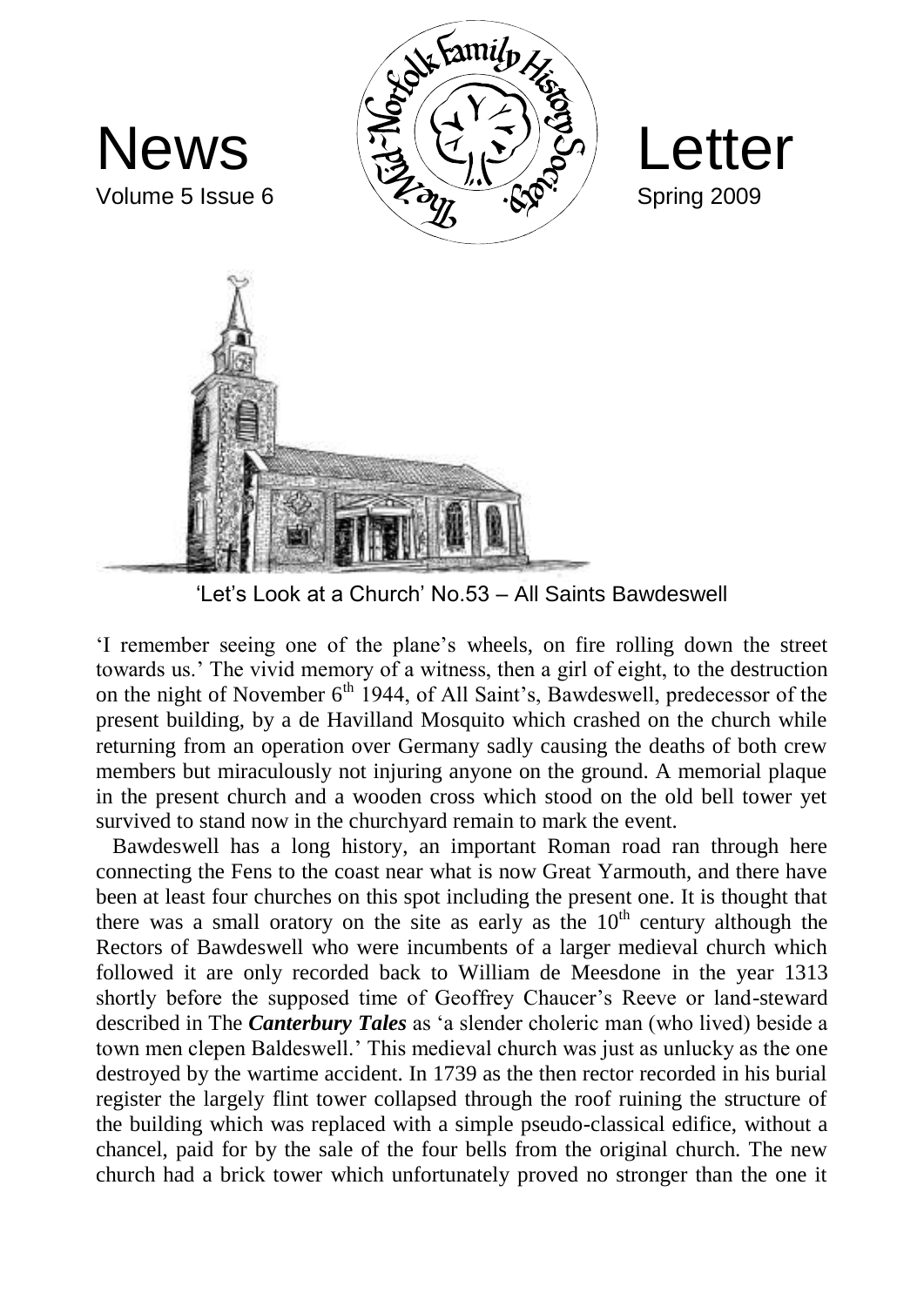had replaced as this only lasted until 1828 when it too fell down. By 1843, the  $18<sup>th</sup>$ century church, presumably still minus its tower, was in such disrepair that the money was raised to commission John Brown to build a new one of brick and flint having a nave with south porch, transepts, and bell-cot containing one bell. This Victorian structure was completed in 1845 but, as we have seen, lasted less than a hundred years.

 Approaching the present church, which was designed by J. Fletcher Watson of Norwich, we were immediately reminded of ones we had seen in New England until closer examination revealed the uncut Norfolk flints of the walls arranged in an attractive herringbone pattern. The North American look of the church rather than a more contemporary design is apparently because the architect wished the building to blend in with the predominantly Georgian style of the other buildings in the street. Just inside the doorway with its Tuscan columns and red mahogany double doors, there is a photographic display showing the church's construction which took place 1953-5 but what first takes the eye is the rather effective blue barrel ceiling covered in eight pointed stars. Also near the doorway is a modern stone font with a relief showing Christ the Good Shepherd and this combined with the 'gothic' chandeliers and other similar touches makes the overall style of the interior appear somewhat eclectic although not unpleasantly so. On the north side, is a quite impressive three-decker pulpit and at the west end, a digital electronic organ newly installed to replace an earlier Edwardian pipe organ whose pipes still remain. Returning to the rear of the church to examine fine iron bound oak chest made from wood salvaged from the previous building we pass the pews which are also of oak and are said to be designed by a Swedish professor to an ergonomic plan offering superior comfort for the seated members of the congregation – no excuse for sleeping during sermons though! On the inside of each pew end can be found carved initials of those who built All Saints. Also worth examining in detail are the six old Rhineland glass roundels in the main windows which depict biblical scenes. Leaving, we stand in the grassy churchyard, turn to once again view the building as a whole and have a last look at the tower with its computer controlled Millennium clock and short weathercock topped spire which completes this interesting little church and is a focal point from many parts of the village.

 The original parish registers are held at the Norfolk Record Office (Cat. Ref. PD155) and comprise Baptisms 1557-1872, Marriages 1557-1837, Burials 1557- 1890 and Banns 1754-1968. Microform copies of these are available for research but Banns only run to 1900. Archdeacon's and Bishop's Transcripts cover Baptisms 1600-1885, Marriages 1600-1837 and Burials 1600-1885. Also available at the Record Office are various items from the Parish Chest including a Bawdeswell Tithe Apportionment and map for 1844 and a Curate's List of Parishioners for 1842.

*Roderic & Denise Woodhouse*

#### **A few words from your Editor …**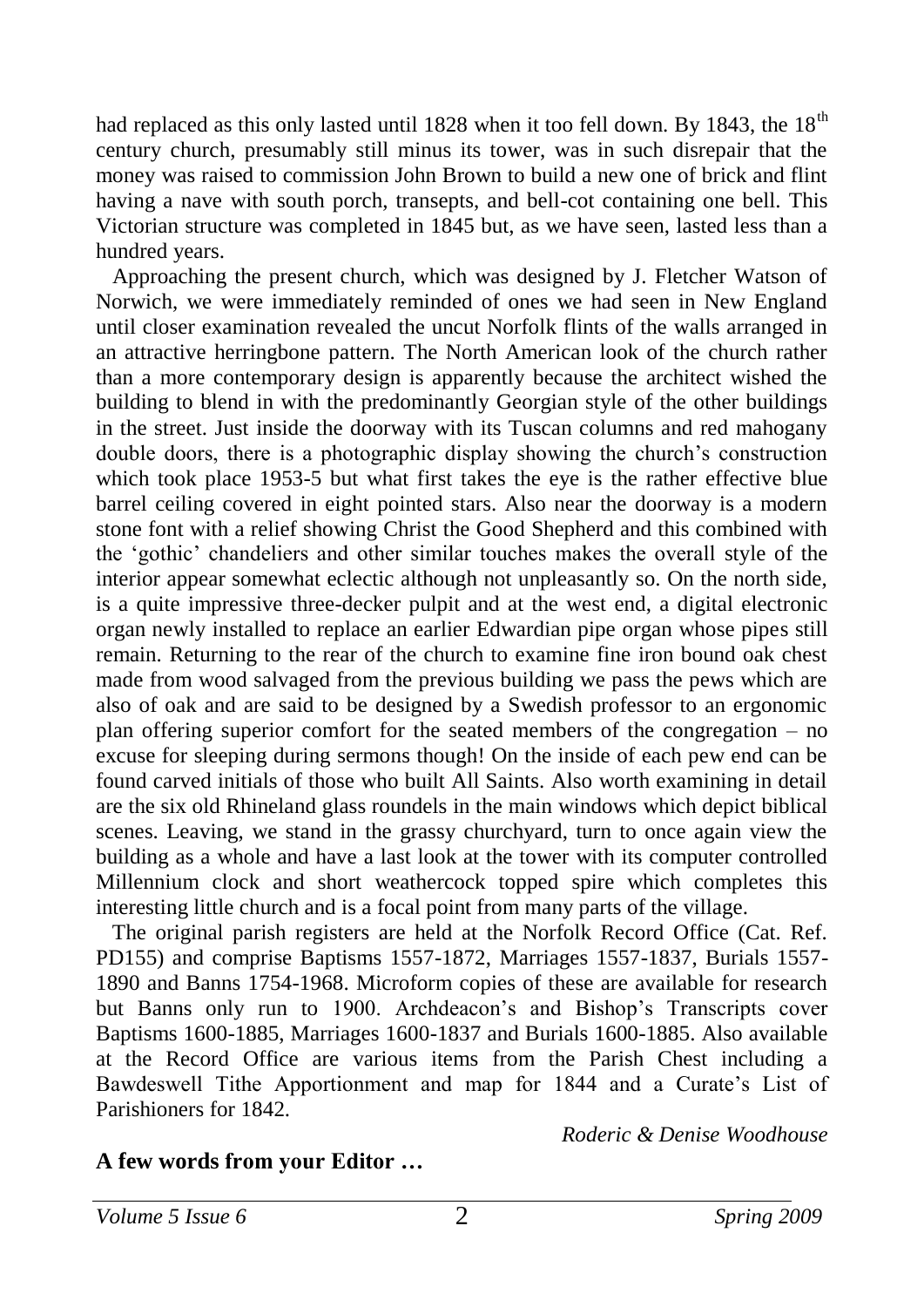Hello – a big thank you to everyone who has contributed to this edition of the Society Newsletter. Please keep on writing, lets make the Newsletter an exchange of ideas and information, I look forward to hearing from you.

Thank you also for the messages of appreciation received, for the Society, the Publications and the Newsletter.

**Format for Newsletter Contributions** …. Preferably typed using Microsoft Word or Works, then please email the file to me at [Familyhis@aol.com](mailto:Familyhis@aol.com) or post in on a CD/floppy disk or handwritten, to me at the address on the back of the Newsletter.

#### **Deadline for inclusion in the next Newsletter ……… April 10th 2009.**

Kate Easdown

### **CONTENTS**

| <b>FORTHCOMING SPEAKERS AT MNFHS MEETINGS 6</b>    |  |
|----------------------------------------------------|--|
|                                                    |  |
|                                                    |  |
|                                                    |  |
| <b>EVACUATION FROM DAGENHAM TO EAST DEREHAM 13</b> |  |
|                                                    |  |
| FORTHCOMING FAMILY HISTORY EVENTS 16               |  |
|                                                    |  |
|                                                    |  |
|                                                    |  |
|                                                    |  |
| SPECIAL OFFER - SWANTON MORLEY CENSUS 22           |  |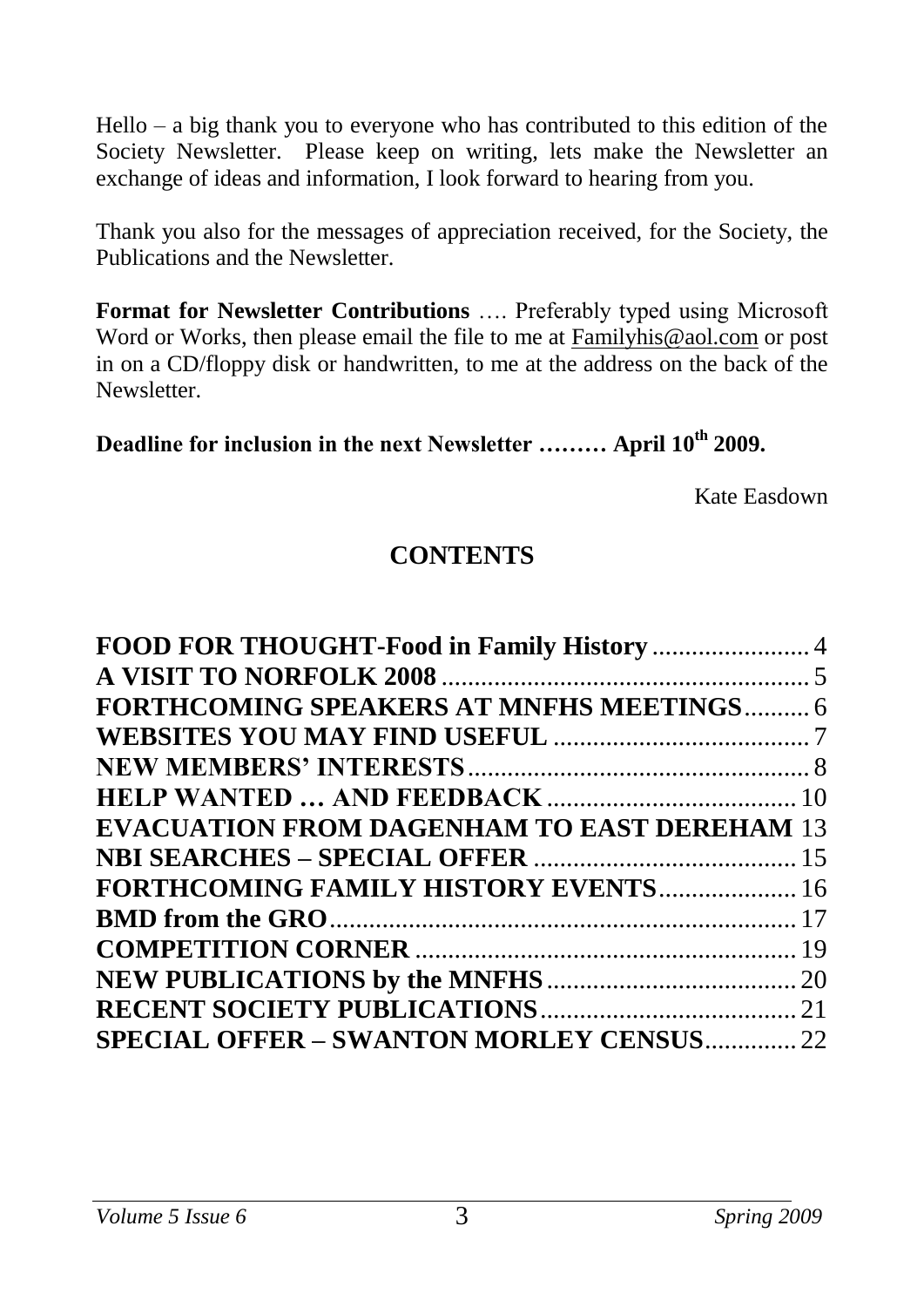## <span id="page-3-0"></span>**FOOD FOR THOUGHT-Food in Family History**

Today, with ever-easier access to records it has never been a better time to find the information needed to 'write' our family histories. However, one of the difficulties that remain is to put our words into context. This was brought home to me when a pre-Christmas leaflet came through the door from the District Council, designed to educate me on reducing waste and recycling, over the Christmas period.

Within the text it stated that *'it has been estimated that up to a third of all food we buy in the UK ends up as waste'* Certain that this was not the case in my household, I pointed it out to the 'Lady of the House'. She agreed and suggested that we have minimum waste because we were of the 'War Generation', when ingenuity was needed to just get enough to eat and waste was virtually nonexistent. This, of course, is not strictly true, we are not old enough to have experienced problems of acquiring food. We were but 'wartime children' - it was our mothers who had the task of feeding us. But I don't remember ever being actually hungry - we simply ate differently, were less fussy and expected far less than today's children.

When writing our histories we should mention normal activities, and what could be more normal than food, the most basic of human requirements? No matter in which period of history we are referring to, it took up so much time and it involved everyone - either as a producer, preparer or eater. It really cannot be ignored.

Returning to those war years, it is almost unbelievable how our parents and/or grandparents managed without domestic refrigeration, supermarkets with full shelves, bar codes, 'sell by' and 'best before' dates etc.

But one thing is certain they would not have needed this advice in the leaflet regarding shopping:

- 1. Always prepare a shopping list and stick to it
- 2. Try to buy local products, with minimum packaging
- 3. Check 'use by' dates

These things would have come naturally and I doubt whether they would have needed the recipe on the leaflet 'How to make a tasty desert from leftover Christmas pudding', either. As to the last line 'Rescue your leftovers and abandoned veg with some tasty recipes from www.lovefoodhatewaste.com', even if they had a vague notion as to what that meant - it would have been sheer science fiction.

No, things 'aint what they used to be'. We really should make an effort to get our own experiences written down while we can, for the benefit of our grandchildren and subsequent generations.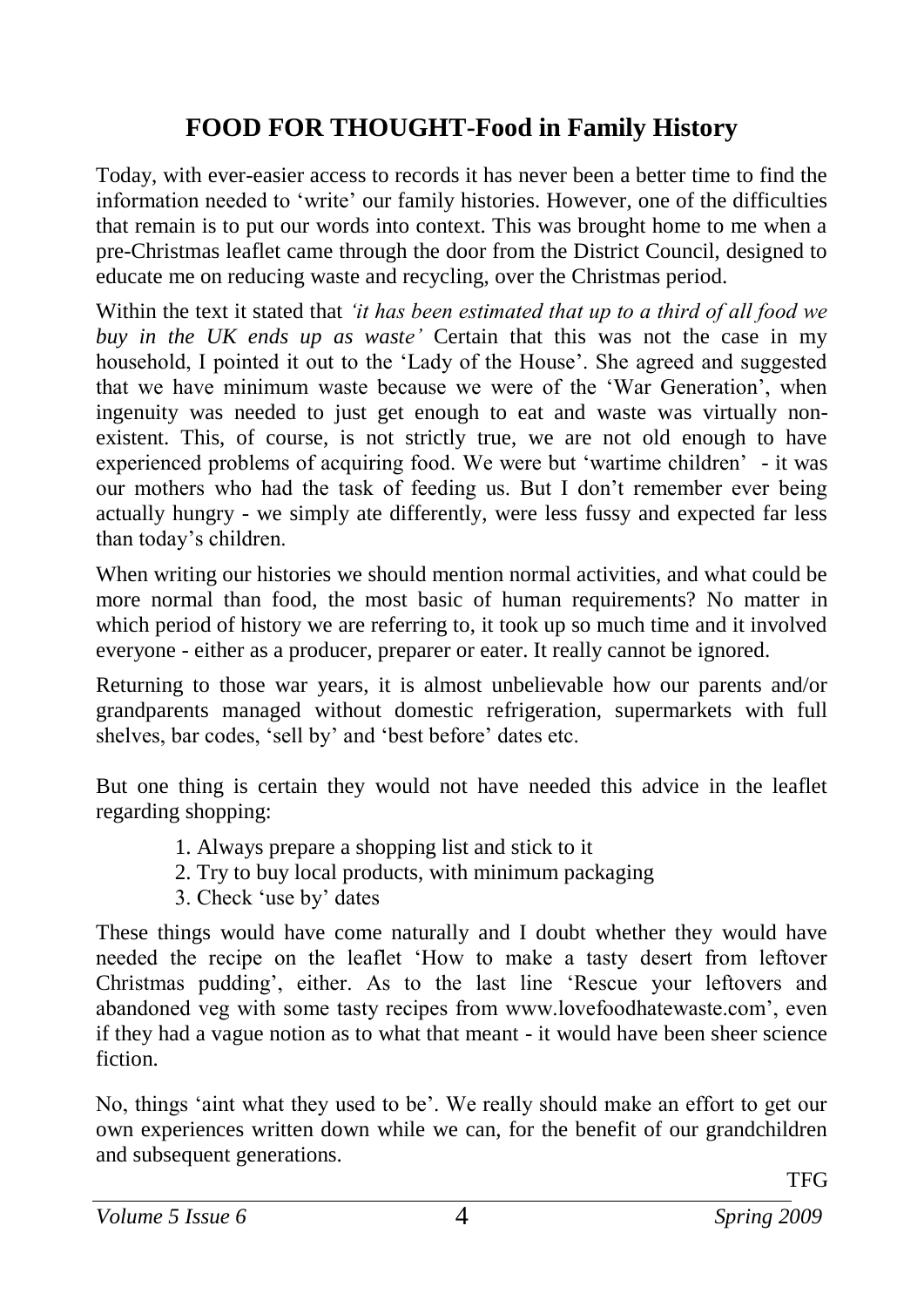#### <span id="page-4-0"></span>**A VISIT TO NORFOLK 2008**

Four years ago I sent for a copy of my Grandmother Mary Ann Moore's Birth Certificate and I found out her mother's name was Sarah Grummitt  $\sim$  an unusual name, I thought. I knew my Grandfather George Moore came from Swardestone in Norfolk so I started searching the Norfolk register. I found Sarah and family were from Gressenhall, this is when the bug got me!

I contacted St. Mary's Church, Gressenhall enquiring if there were any people with the surname Grummitt in the Church records. Rev John Belham wrote back saying there were 74 entries and I could purchase a hardback copy of the Church records transcribed by Jennifer Purple.

I bought a copy and ever since it has been a constant source of interest to me not just for the information it provided about my family but also for what it had to say about the other inhabitants of Gressenhall. As a result of my research my Norfolk tree extends to 149 members and in July this year in I visited Gressenhall together with my husband and some old friends.

The evening we arrived the Mid-Norfolk Family History Group were holding their monthly meeting in Dereham and I called in to meet some of the people who

I have had contact with over the past year. It was good to put faces to names and also to thank them for the help they have given me. We retraced our steps and had an excellent meal at The Swan in Gressenhall where we were made very welcome.

The following day when we were seeking the key to St Mary's Church, Gressenhall I discovered that John Belham had retired. However, his successor Rev. Kevin Blogg and his wife not only provided the key but invited us in for coffee and cakes.

When we got to the church we found a group of ladies were preparing St Mary's for a wedding later that day, and it turned out that one of the group had actually known Stephen Grummitt (a local carpenter who lived in Bittering Street) when she was a young girl. When we returned the key, Kevin Blogg said John Belham would be officiating a the wedding and we would be most welcome to attend.

The church was crowded when we arrived but a steward immediately ushered us in and found somewhere for us to sit. It was a very moving experience looking down the aisle from the font where so many services for my ancestors' christenings, marriages, and funerals had been held.

According the census the majority of the Grummitts lived in Bushy Common  $\sim$ which was not the easiest of places to find! In order to be certain we had arrived in the right place I knocked on a cottage door and, once again, was invited in for refreshments by total strangers. Overall I think the warmth of our welcome in mid-Norfolk is what will stay with me longest.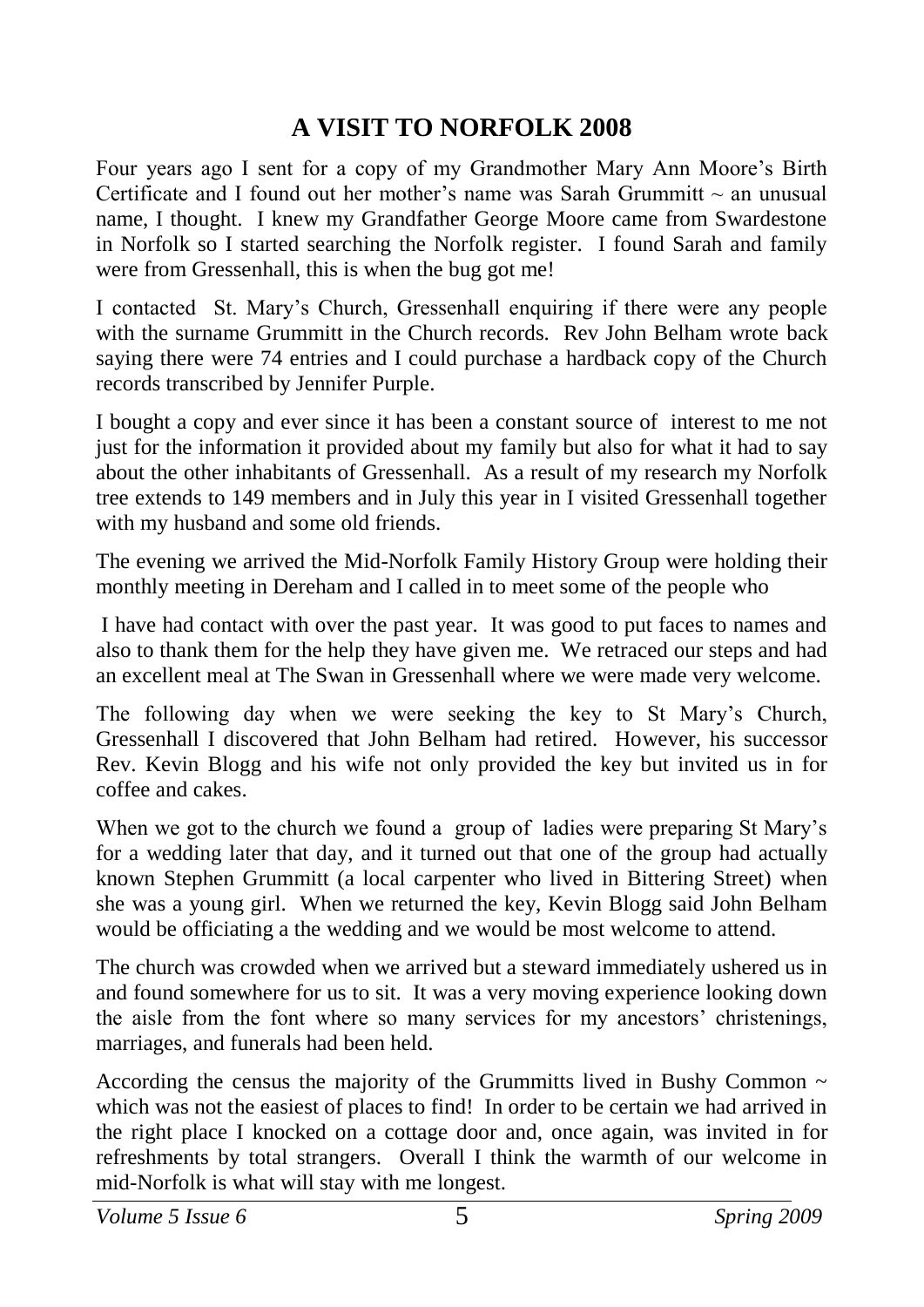<span id="page-5-0"></span>On doing more research when I arrived home I found that in 1861 Bushy Common had been a thriving community with some 21 cottages, with 73 inhabitants living there. As well as the agricultural workers' cottages and two farms there was Wood House, home of Mr Philip Fields a landowner. Sam Pickle lived at Gibble Bridge and one John Hastings, aged 46, lived at Sparrow Green with a income of 350 guinea per year.

The one other person of note in the area was Ashley Spurgeon (56). He was a Magistrate living with his family and 3 servants and I wonder if he could be related to the preacher Spurgeon.

The only disappointing event was that in spite of two attempts we were unable to obtain the key to visit Wendling Church where my g.g.g. Grandmother Mary Poll had originated.

A disappointment to be sure, but not enough to seriously detract from a marvellous few days in Norfolk.

**JEAN COX** 

WOKING, SURREY

**\*\*\*\*\*\*\*\*\***

#### **FORTHCOMING SPEAKERS AT MNFHS MEETINGS**

|                          | 18 <sup>th</sup> February - "Another Strange Coincidence by Tony Blackburn<br>"Family History for Grandchildren" by Graham Rudd |
|--------------------------|---------------------------------------------------------------------------------------------------------------------------------|
| $18th$ March -           | "I Was There! 1947/8 Victory Parade" by Don McLean                                                                              |
| $15^{\text{th}}$ April - | "Funny Blood got me into Family History!"<br>by Anne Simmonds                                                                   |
| $20^{\text{th}}$ May -   | "Wills and Administrations" by Gill Blanchard<br>"Dereham War Memorial" by Pat Skiittrall                                       |

**\*\*\*\*\*\*\*\***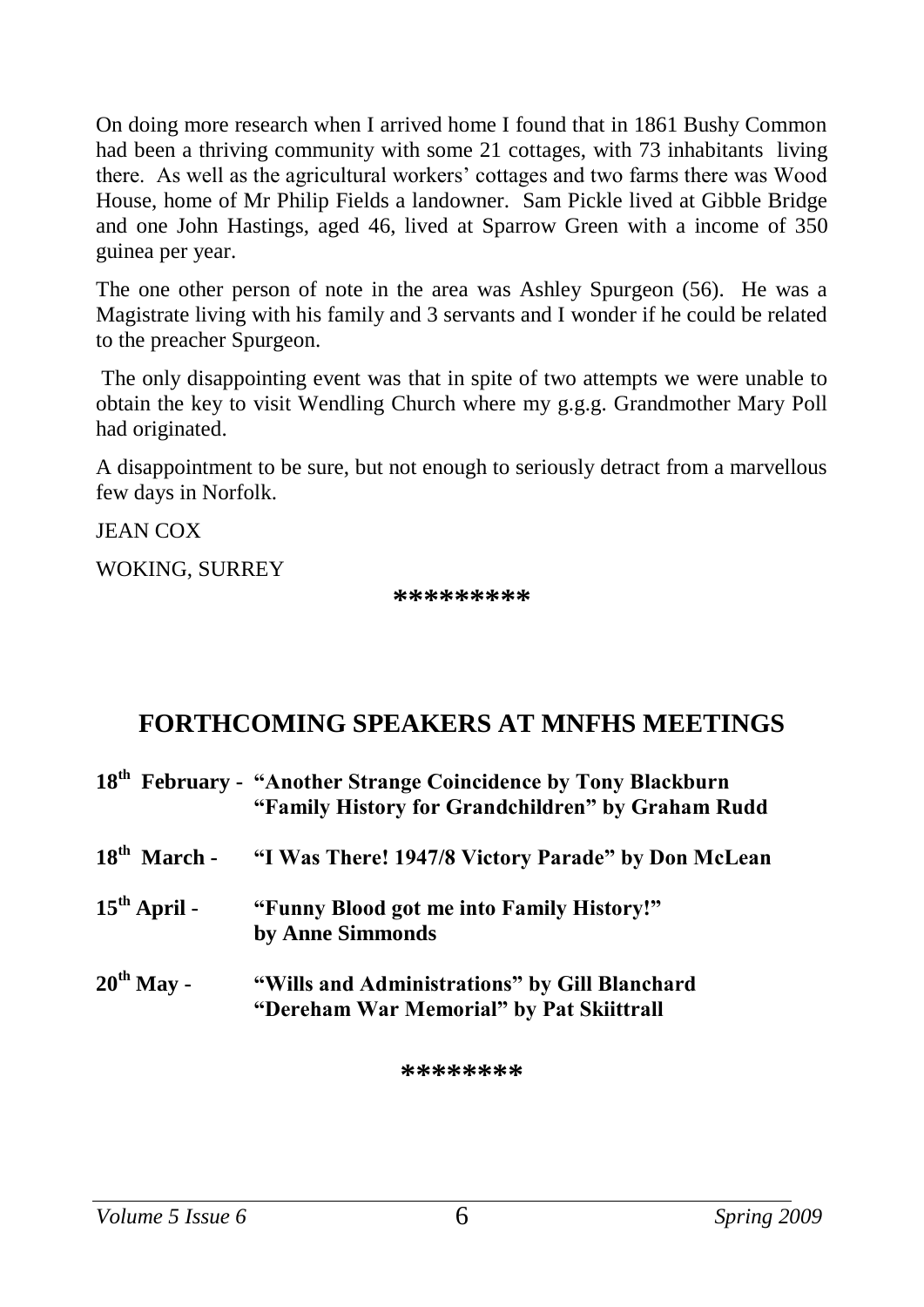## <span id="page-6-0"></span>**WEBSITES YOU MAY FIND USEFUL**

[www.kentfallen.com](http://www.kentfallen.com/) – Kent memorials are organised by area, with further links to the memorials, which reveal photos, transcribed names and biographies that the hard-working volunteers of the Kent Fallen project have researched.

[www.foundlingmuseum.org.uk](http://www.foundlingmuseum.org.uk/) – 40 Brunswick Square, London WC1N 1AZ. Foundling Hospital Archives are held by London Metropolitan Archives.

[www.ulladulla/info/historia/ffstory.html](http://www.ulladulla/info/historia/ffstory.html) - learn more about Australia's First Fleet. It features a detailed history and useful links to find out more about Australia's European founders.

[www.rootsireland.ie](http://www.rootsireland.ie/) – births, baptismal, marriage, death and census records.

[www.naval-history.net](http://www.naval-history.net/) – complete Royal Navy and Royal Marine casualty lists from pre 1914 to 2008, including both World Wars. These are listed both alphabetically and chronologically by ship.

[www.nrm.org.uk/research/railway/relatives.asp](http://www.nrm.org.uk/research/railway/relatives.asp) - National Railway Museum.#

[www.1911census.co.uk](http://www.1911census.co.uk/) – details of 1911 census.

[www.ukniwm.org.uk](http://www.ukniwm.org.uk/) – United Kingdom National Inventory of War Memorials provides details of 55,000 war memorials in Britain.

[www.logainm.ie](http://www.logainm.ie/) – Placenames Database of Ireland.

http://www.jwmcollections.org.uk/ could be helpful to members who are looking for context of military connections.

*Thank you Sue Vickerage and Graham Rudd*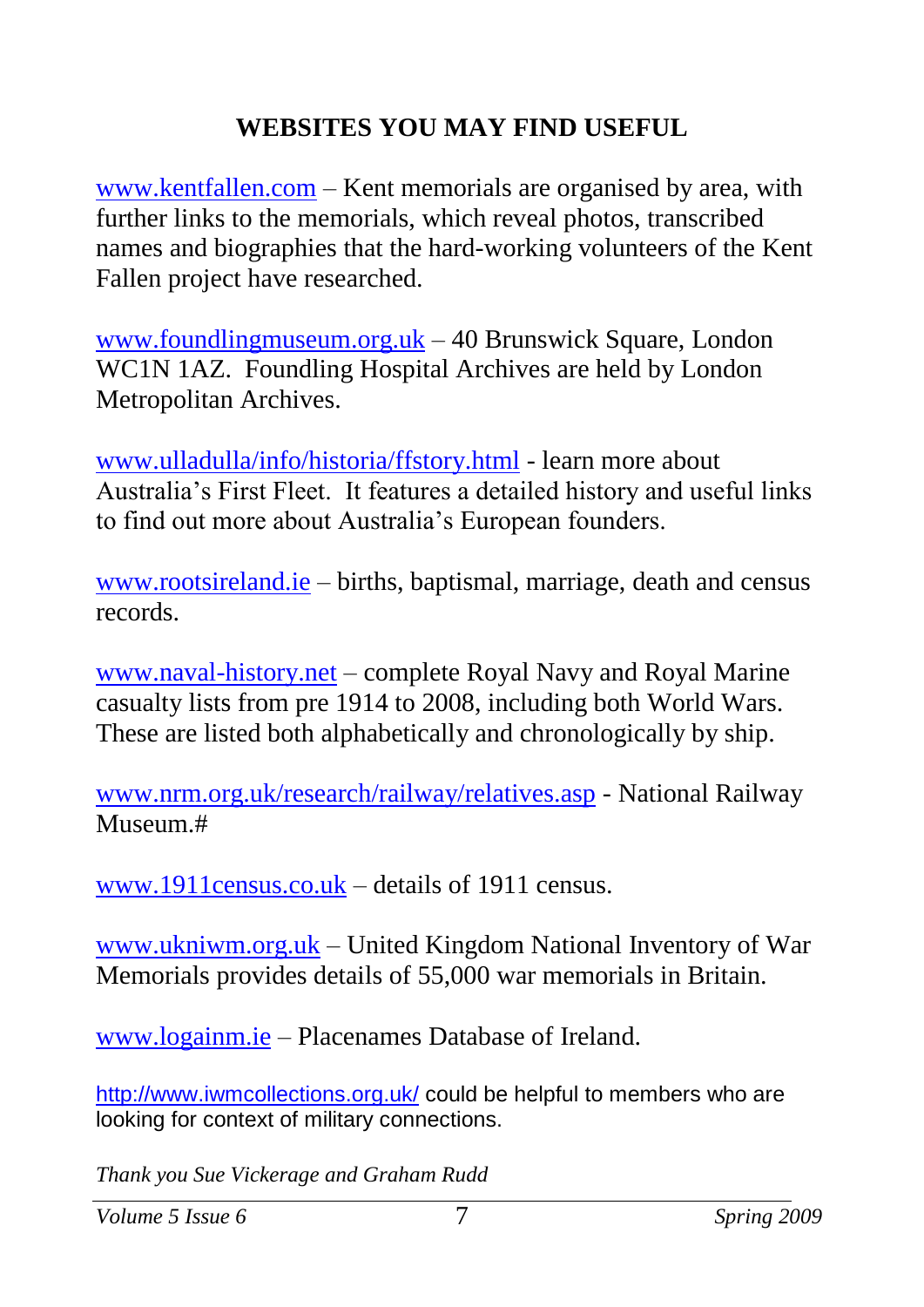## <span id="page-7-0"></span>**NEW MEMBERS' INTERESTS**

|                                                                                                                                      | Member 680 - Mr H Hxxxxx, ------, ------, ------,                                                                                                      |                                                                                                                                                                                      |
|--------------------------------------------------------------------------------------------------------------------------------------|--------------------------------------------------------------------------------------------------------------------------------------------------------|--------------------------------------------------------------------------------------------------------------------------------------------------------------------------------------|
| <b>LILLEY</b><br><b>BRISTER</b>                                                                                                      | All<br>A11                                                                                                                                             | Any<br>Any                                                                                                                                                                           |
|                                                                                                                                      | Member 681 - Mr N Wxxxxx, ------, ------, ------, ------                                                                                               |                                                                                                                                                                                      |
| <u>-----@-----</u><br><b>WATSON</b>                                                                                                  | Lt Fransham/Wendling NFK                                                                                                                               | $19^{th}$ C                                                                                                                                                                          |
|                                                                                                                                      | Member 685 - Mxxx E Dxxxx, ------, ------, ------,<br>$---@$ -----                                                                                     |                                                                                                                                                                                      |
|                                                                                                                                      | EDWARDS Mabel & Elizabeth Dereham NFK                                                                                                                  | $17^{th} - 18^{th}$ C                                                                                                                                                                |
| <b>ELLIOTT Martha</b><br>RAPER Susanah Kings Lynn NFK                                                                                | Member 687 - Mr D Rxxxx, ------, ------, ------<br>WEALES William Gressenhall/Colkirk NFK<br>ELLIOTT John/James Nth Tuddenham NFK<br>Nth Tuddenham NFK | b 1835 d 1887<br>c 1780<br>b c 1791<br>1861                                                                                                                                          |
| ---- ----                                                                                                                            | Member 688 - Mr G Oxxxx, ------, ------, ------,                                                                                                       |                                                                                                                                                                                      |
| <b>OLLEY</b><br><b>WELLS</b><br><b>BOUGHEN</b>                                                                                       | ----- $@$ -----<br>NFK & YKS<br><b>NFK</b><br><b>NFK</b>                                                                                               | $1700 - 1900$<br>$1500 - 1900$<br>$1500 - 1960$                                                                                                                                      |
| $\begin{array}{ccc} - & - & - & - \\ - & - & - & - \end{array}$                                                                      | Member 689 – Ms P A Fxxxx, ------, ------, ------,<br>----- $@$ -----                                                                                  |                                                                                                                                                                                      |
| <b>FERRIS</b> George<br>SHERWOOD David & May WIL<br>NEWMAN Frank WIL<br><b>SMITH Eliza</b><br><b>BLOOMFIELD Ernest KEN &amp; YKS</b> | <b>WIL</b><br>Lower Winchendon BKM<br>SPICER Thomas Lower Winchendon/Haddenham BKM<br>BLOOMFIELD Peter James YKS & NZ                                  | $19^{th} - 20^{th}$ C<br>$18^{th} - 20^{th}$ C<br>$19^{th} - 20^{th}$ C<br>$18^{\text{th}} - 20^{\text{th}}$ C<br>$18^{th} - 20^{th}$ C<br>$20^{\text{th}}$ C.<br>$20^{\text{th}}$ C |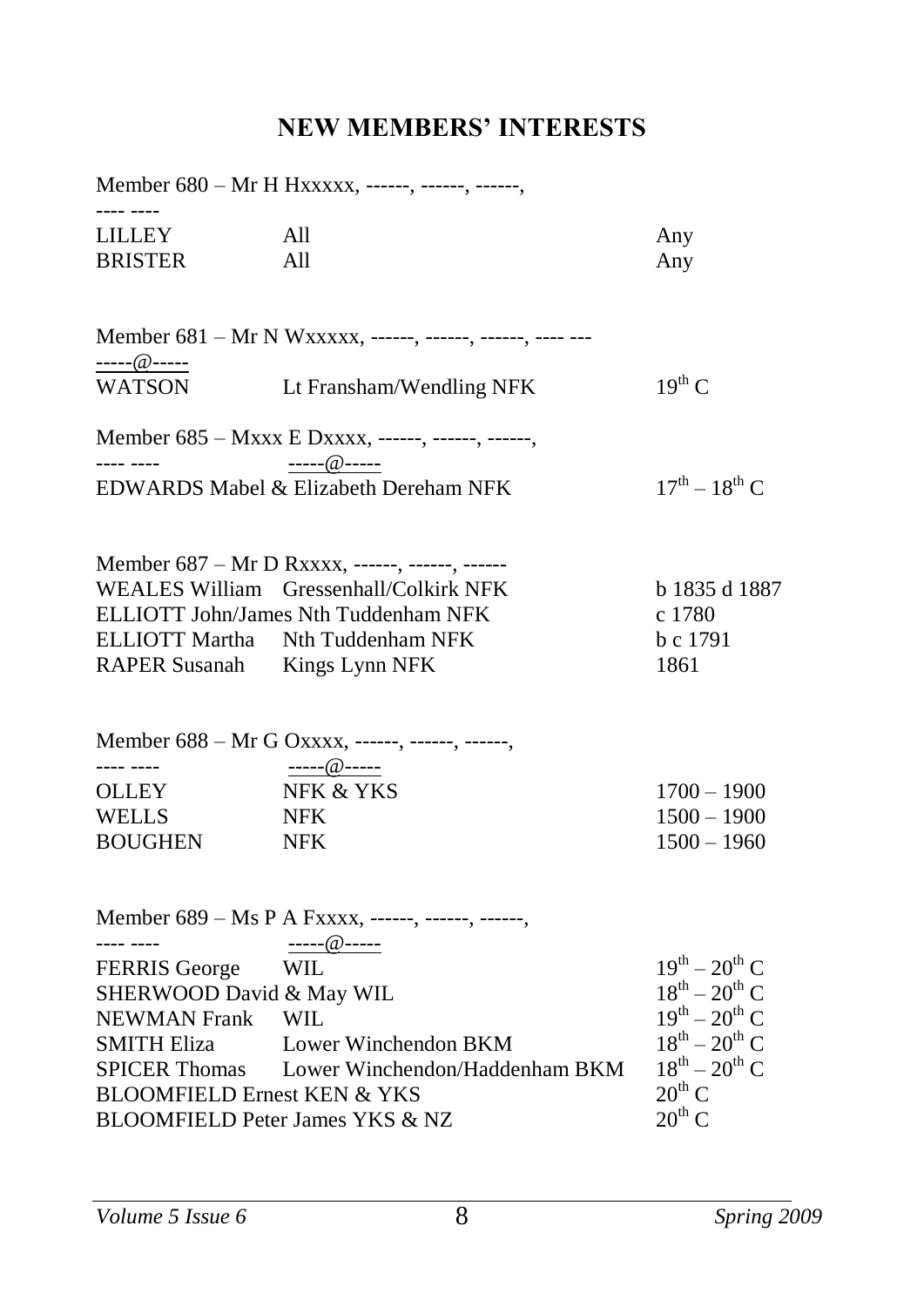| -----@-----<br>$17^{th} - 19^{th}$ C<br>PHILO<br>Swaffham/Dereham NFK |  |
|-----------------------------------------------------------------------|--|
|                                                                       |  |
| $18^{th} - 19^{th}$ C<br>PHILO<br><b>LND</b>                          |  |
| $17^{\text{th}}$ C<br><b>SYMONDS Francis Dereham NFK</b>              |  |
| $18^{th}$ C<br>BOCKING Holme next the Sea NFK                         |  |
| $18^{th}$ C<br>WALTON Ann Dereham NFK                                 |  |
| Member 691 – S McMxxxxx, ------, ------, ------, ------               |  |
| <u>-----@-----</u>                                                    |  |
| <b>KNOCK</b><br><b>NFK</b><br>Any                                     |  |
| SEMMENCE NFK<br>Any                                                   |  |
| MARGETSON NFK<br>Any                                                  |  |
| Member 692 - Mxxx Cxxxxx, ------, ------, ------, ---- --             |  |
| $\underbrace{\cdots \cdots \omega \cdots}_{\cdots}$                   |  |
| $18^{th}$ C<br><b>LEEDER</b><br>Wramplingham NFK                      |  |
| $19^{th}$ C<br>LEEDER Benjamin Thursford NFK                          |  |
| $18^{th}$ C<br>THILTHORPE Dereham NFK                                 |  |
| $18^{th}$ C<br>HALLIDAY/HOLLIDAY Scarning NFK                         |  |
| GODDARD Ann Dereham NFK<br>c 1696                                     |  |
| c 1771<br>GIBBS Martha<br>Wramplingham NFK                            |  |
| Member 694 - Mr A Txxx, ------, ------, ------, ---- ---              |  |
|                                                                       |  |
|                                                                       |  |
| <b>TYE</b><br>$1730 - 1840$<br><b>Beetley NFK</b>                     |  |
| <b>Gressenhall NFK</b><br>TWIGG<br>$1730 - 1840$                      |  |
| <b>MAKINS</b><br><b>Swanton Morley NFK</b><br>$1730 - 1840$           |  |

**\*\*\*\*\*\*\***

### *NEW MAGAZINE DEDICATED TO SCOTTISH FAMILY HISTORY*

ScotlandsPeople have announced that they are to launch *Discover My Past Scotland*, the first online magazine dedicated to Scottish family history and heritage.

jThe monthly magazine can be found at ht[tp://www.discovermypast.co.uk](http://www.discovermypast.co.uk/) and is available on subscription.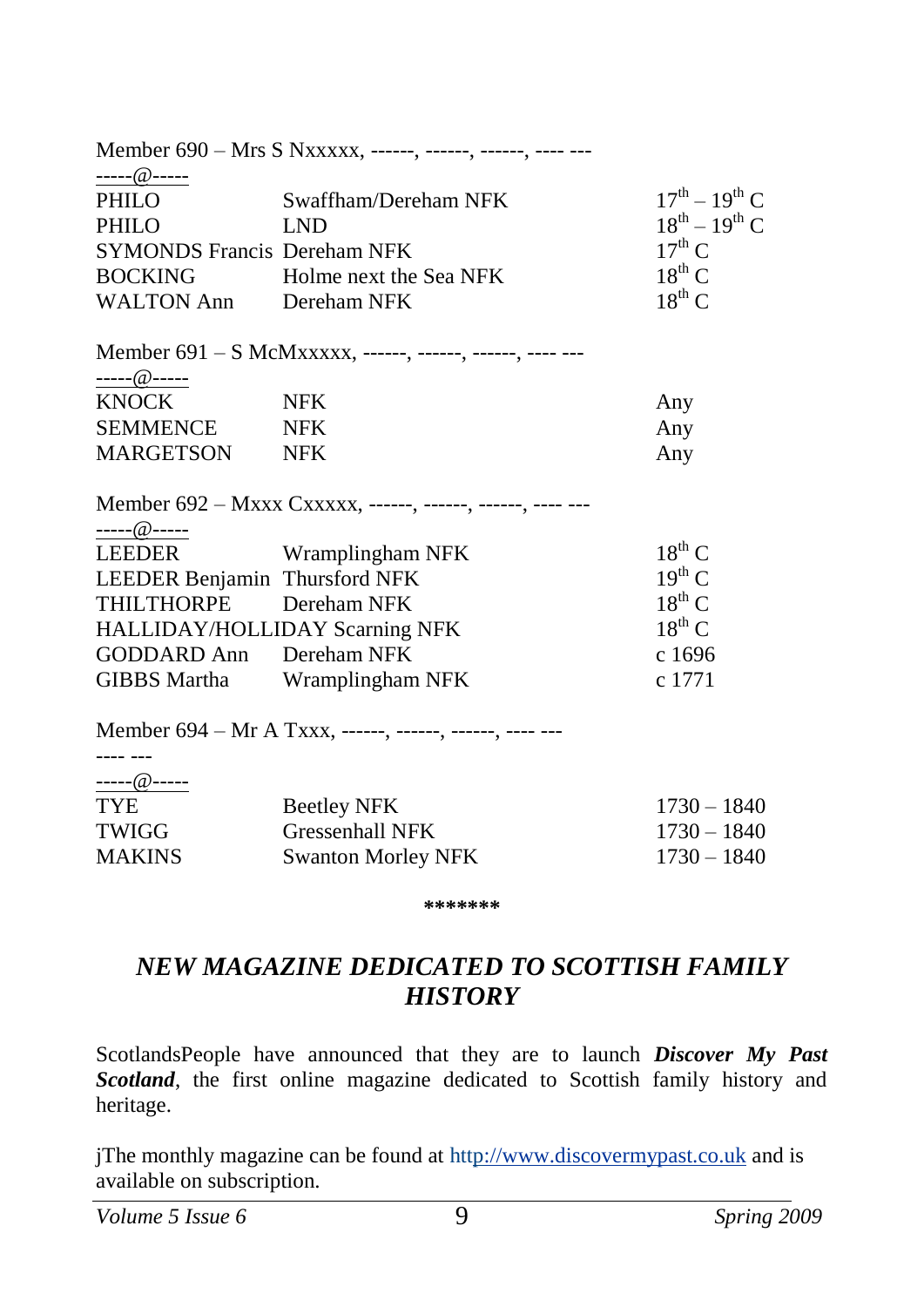### <span id="page-9-0"></span>**HELP WANTED … AND FEEDBACK**

Please send any replies to me, Kate by email [\(familyhis@aol.com\)](mailto:familyhis@aol.com) or by post to my address on the back page of the Newsletter ……………………

Help wanted by Michael Rudd who lives in the North East

My interest in mid-Norfolk stems from trying to find out more about the RUDD family in Reepham/Hackford. My 5 X great grandfather Martin/Martten RUDD, buried 1778 at Hackford; my 4 x great grandfather Martin RUDD, baptised 1741 at Hackford; and my 3 x great grandfather Edward RUDD, baptised 1787 at Hackford (moved to Norwich by 1813).

1. I went to Reepham a few years ago, and saw Rudd's Lane, but have not been able to find out when this lane was named, and after which RUDD (quite a common name in the area).

2. Also, I apparently missed the 1778 headstone.

3. Edward was a bricklayer by 1813; is there any information about brickmaking, kilns, pits, etc. in the Reepham area in the late 18th, early nineteenth centuries?

4. I am still stuck on the marriage of Martin/Martten RUDD, perhaps to Alice RUDD (!?) their first child Mary seems to have been baptised September 1739 at Hackford. Alice was buried 1 February 1784, aged 83, "Widow of Martin (late Alice Rudd)"

Any help with any of these would be greatly appreciated; I will try and re-visit the area (I live in the North East of England) if there is anything concrete to see/photograph/research on the spot.

#### A question from John Clarke

This proves a point in asking older relatives about their life experiences and what they know of their ancestors. I received from my Cousin A diary and tapes of my Aunt, She being my Fathers Sister. The content was very interesting and although some I knew, there were bits and pieces that gave me new directions and interesting facts that amazed me. The intervening years between census dates can be quite surprising, I have now found that my Grandfather George Clarke had a traveled life since being born in Clapham, His Father James a Blacksmith born in Castle Acre moved to London and joined the Police, returned to Norfolk with his family. Hence George being in Norfolk and Apprentice to a Harness maker in Castle Acre, then worked in Aldborough, married an Alby Girl. My Aunt born in Aldborough.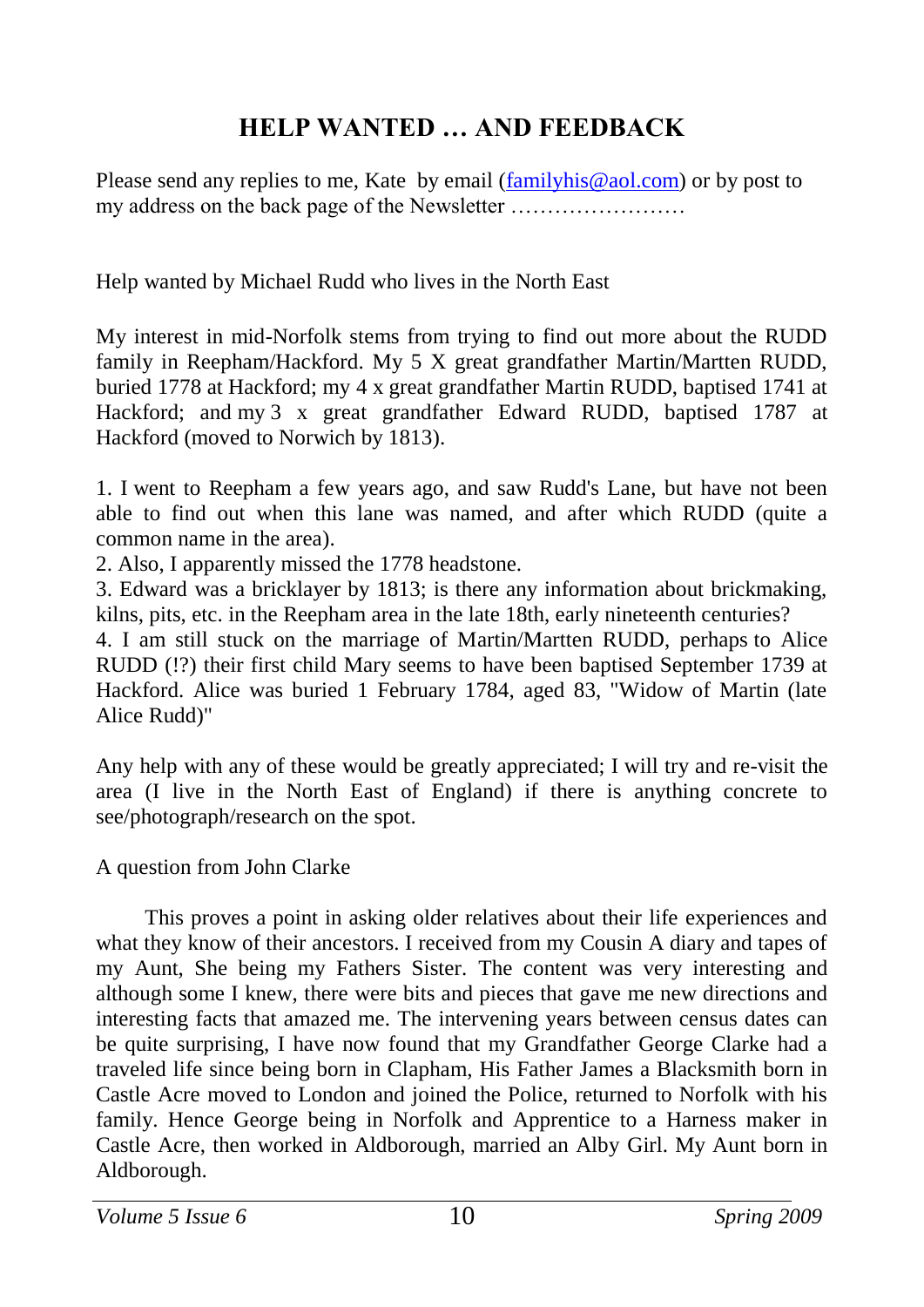1891 census the family in Aldborough, 1901 census they are in Great Yarmouth,

George a Harness maker for Lacons Brewery. Now here is my first surprise between those dates they lived in West Earlham Norwich, I believe 12 Mill Hill that is the only George I can find in 1892/4, still having to trace his employer.

Now that is Georges bit of mystery, His wife Hannah Marsham-Sistern had relations named Pegg my Aunt said on the tape recording and she also mentioned the Pegg's had started one of the first pleasure boat companies on the broads,, which is still to be investigated as to where, near Yarmouth she said. This brings me to another search, is there any reader/researcher that has or knows of Catherine M Pegg circa 8.3.1823 date of birth? Or Alfred Pegg Boat builder circa 10.1.1861.

The other names in her diary are Alice Knight and Emily Knight these I believe may be of London origin through Jame's Wife Caroline Spice. A Walter Johnson he is buried at Burnham Deepdale and a Winifred K Bradfield circa 4.6.1894 could be married to a Robert Grint.

Any researcher who could help please,

And Mr K R Dolby asks for help with some old photos ….

#### **Photo Mysteries**

In my quest to unearth more about my family history I have unearthed 2 photos of my grandmother Venna Freda Dolby (nee Poppy), now with all my grandparents and father dead and gone I can't identify the family in them.



The first photo is of a family gathering in Motum Road, Norwich, in the summer of 1944. I have identified my father (little boy at the front) and grandmother but the rest I have no idea, can anyone help identify them please?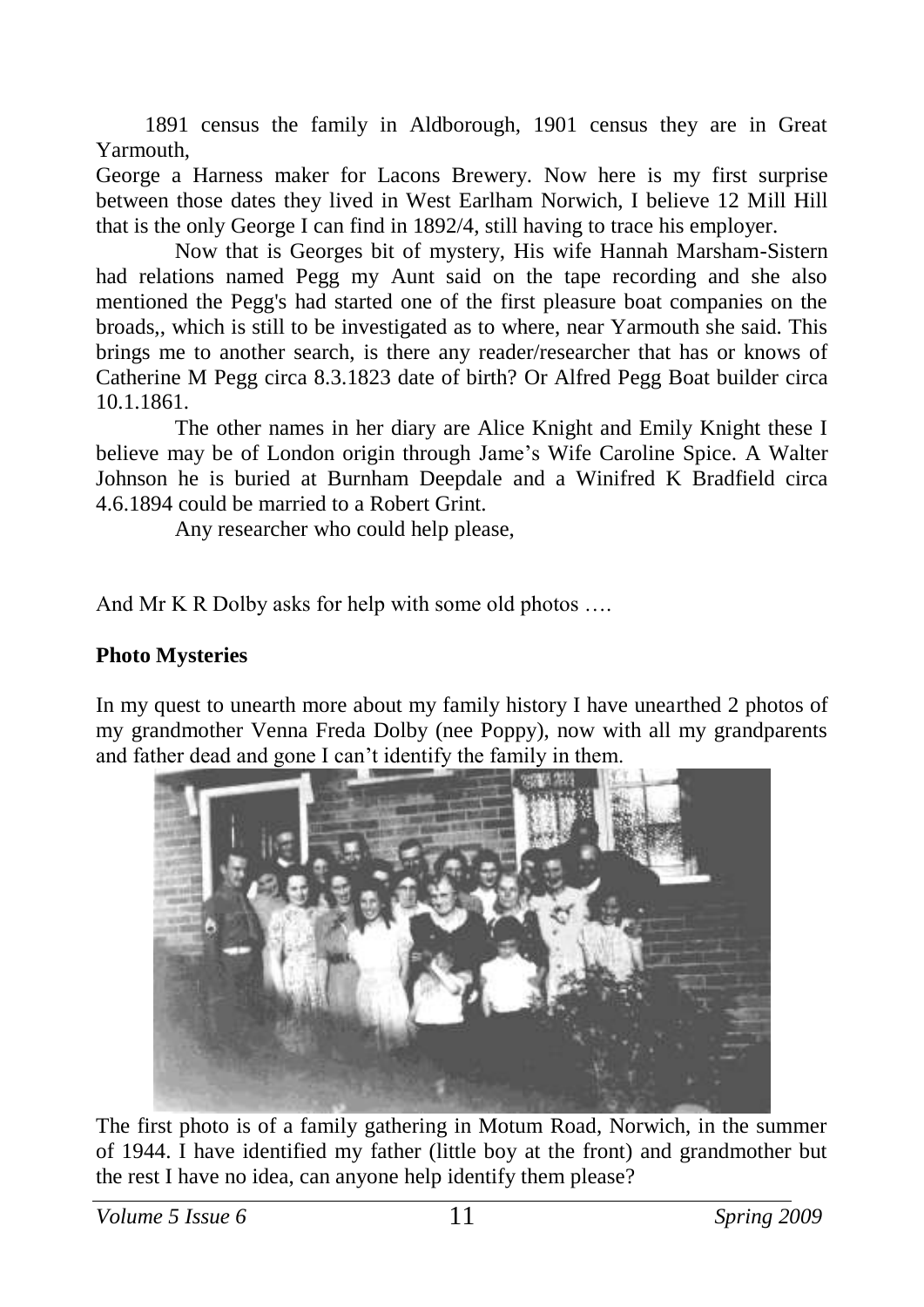The second of the photos is of my grandmother and 3 of her friends. Are they still living? Who are they? My grandmother is in the centre of the picture kneeling.



I think the photo was taken in the 1930's and help would be appreciated.

… and feedback from queries in the last issue …

#### George Dodman.

I cannot help with memories of George Dodman, the sweep. But I have often looked at the 'sweeps' sign on the wall of the house and wondered who he might have been. May I suggest that Patricia Taylor widens here appeal by requesting a similar letter be printed in the Dereham Times, e-mail the Editor at [terry.redhead@archant.co.uk](mailto:terry.redhead@archant.co.uk)

And a shortened version (perhaps leaving out the details regarding the Dereham sign) to the Wymondham & Attleborough Mercury, which is a free newspaper with wide distribution, e-mail the Deputy Editor at tim.warner@archant.co.uk

1) Station Villas and Dereham Railway

Sue, have you considered knocking on the door and asking if they know why their house is called 'Station Villa'? I didn't realise that Dereham (East Dereham) even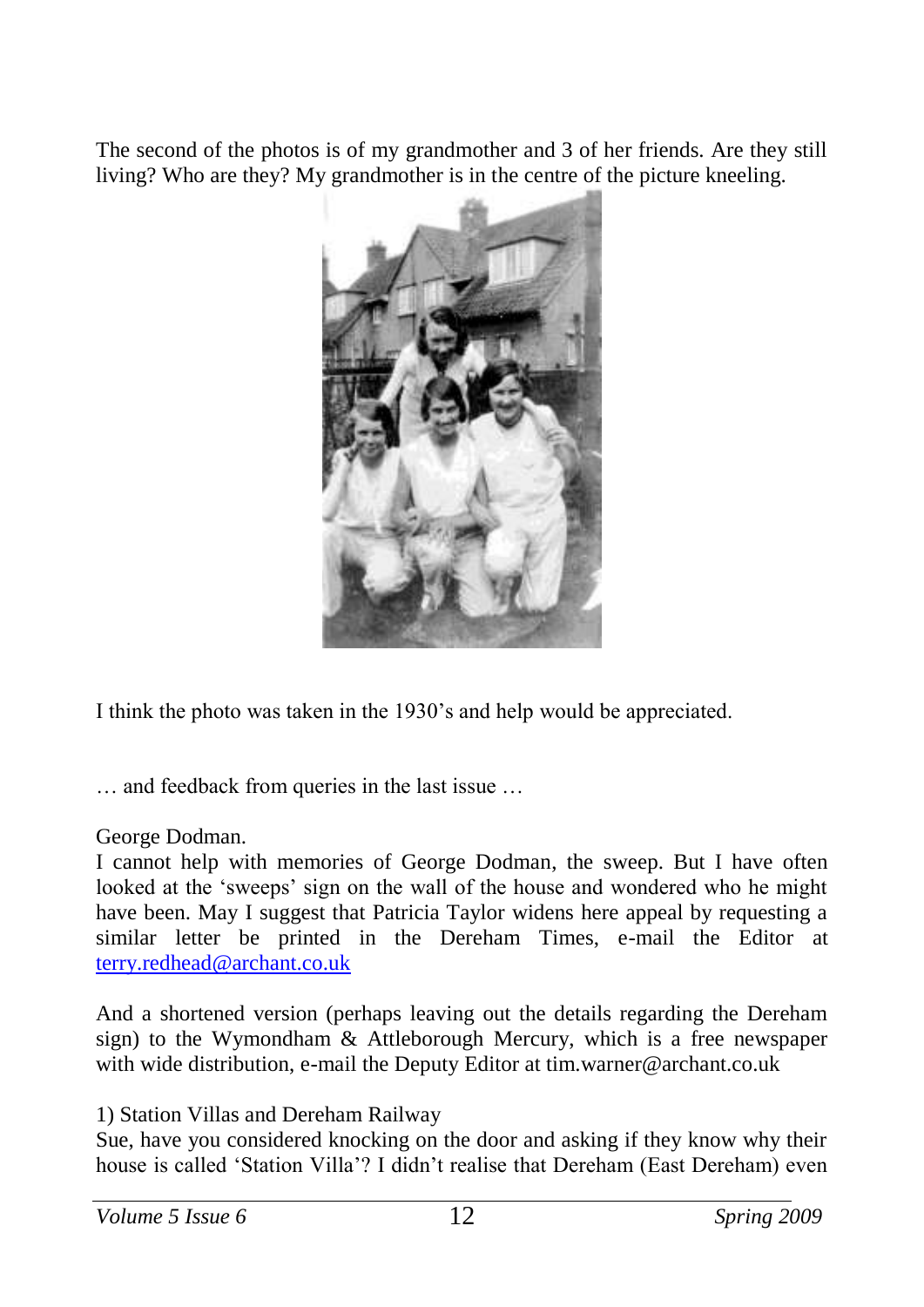had a railway as early as 1861. But readers may be interested to know that according to *Wikipedia* the railway came to Dereham in September 1848 with a line to Kings Lynn. Originally operated as the *Lynn & Dereham Railway*, it soon became part of *East Anglian Railways* and in 1851 a subsidiary of the *Great Northern Railway*. It fell victim to Beeching's cuts in 1967 and finally closed in 1969. In 2005 the station was reopened by the *Mid-Norfolk Railway* as a heritage enterprise and runs services to Wymondham..

2) I'm sure that I have written about the evacuees in Dereham before in these pages - with details taken from a Dereham School Log Book. In my attempt to find the source I came across the account by Leonard Ivory from *WW2 Peoples War*, which I thought, might have a wider interest and have copied verbatim.

<span id="page-12-0"></span>Tom Garland

## **EVACUATION FROM DAGENHAM TO EAST DEREHAM**

Here is my brief account of my evacuation from my home in Dagenham to East Dereham in Norfolk. There were evacuees who left their homes prior to the outbreak of the 2nd World War. The children from Fanshawe School in Dagenham were of this group.

We resumed school from the summer holidays on Tuesday 28th August 1939. It was my first day in the Senior School. We had intelligence tests prior to being allocated to our Form but none of my class group was ever to see our Form or Class Master. During the latter part of the morning the Headmaster — one Mr Allen — attempted to broadcast to the school over the somewhat unreliable radio system our reporting instructions for the following day. We had to be at our school complete with clothes, gas mask, school cap and food at 4.30 a.m. on 29th August.

Some several hundred children from the infants, junior and senior schools assembled and at 4.30 a.m., in two ranks we marched from the school along Parsloes Avenue which was lined with parents, mainly Mums who, for some reason were crying. To us children this meant nothing, as we did not realise the full significance of the situation. We each had a luggage label with DAG 16 printed on it and two to three miles later we found ourselves at Thunderer's Jetty (Ford Motor Company Dock) where I boarded the "Golden Eagle" ship and our parents were left behind us as they were instructed at Parsloes Avenue.

Our ship took us to Great Yarmouth and we were accommodated at the North Denes Junior School right on the sea front. The days were very sunny and a marvellous time was being enjoyed by us all — bathing, beach games, good food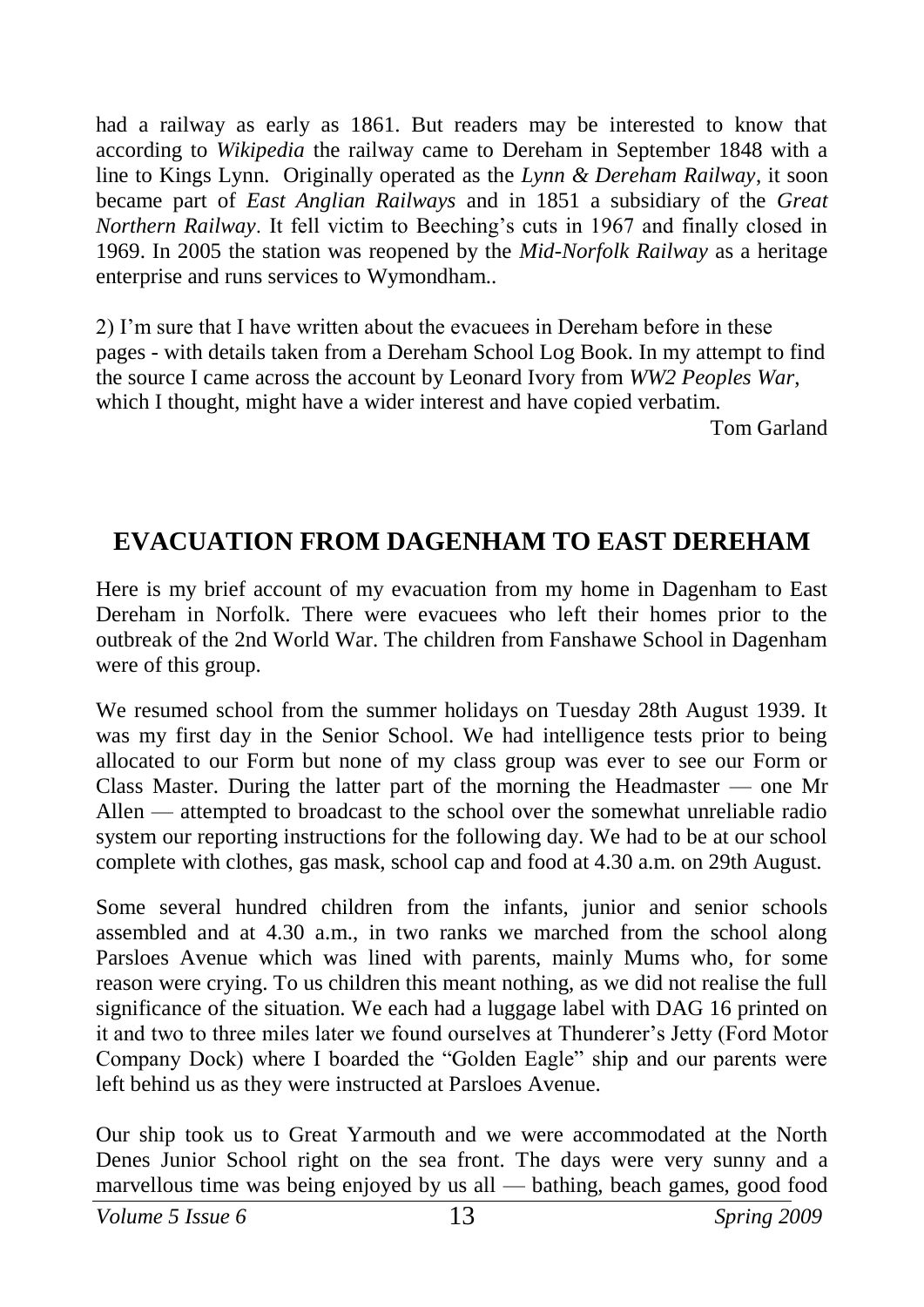and lots of fun (Thursday 31st August to Saturday 2nd September). Then Sunday 3rd September we all had breakfast and were told that we were not to go bathing in the sea, no questions asked. At about 10 a.m. we were gathered in the hall, sang a few hymns and some national songs and our masters and mistresses that accompanied us from Dagenham thanked the local Headmaster and staff for their generous hospitality and, after three cheers, we then had a cup of tea and a biscuit. It was then that I was informed that the War had been declared by the Prime Minister (Sir) Neville Chamberlain.

In the London areas things started to move in arrangements for transporting (other) evacuees. We were in Norfolk with the last part of our journey to come. No time was lost. Before we had any time to think, all of us were marched to the coaches that had arrived from out of the blue and again told to STAND STILL, DON'T MOVE AND NO MESSING ABOUT!! I remember seeing the infants boarding the coaches and it was time that I realised what Evacuation was all about. Standing near one of the coaches waiting for her teacher was a little girl of about five years old. Suddenly she just broke down and cried — how sad it all was. Our time came to board the coaches and, as we boarded, we were given a box containing Corned Beef, Condensed Milk, Evaporated Milk, Chocolate and Plain Biscuits, two bars of Chocolate, Barley Sugar Sweets and a bottle of Lemonade and finally a kiss from a lady that provided me with the victuals, for she was a member of the W.V.S. I worked it out that her mouth must have been sore after giving us a hug and a kiss for 200 or so senior boys. We didn't look like senior boys because we wore short knee length trousers.

After a hot and sticky journey we alighted at a playground (very small) by the Bishop Bonner School at East Dereham. There we were herded like cattle whilst men and women came along and chose their charges. "Two boys please about 8 years", "I don't want girls", "I'll have a couple of lads 11 years upwards- they can help out on the farm" or "Does he or she wet the bed?" "What school are they from, I prefer a Grammar School child" and so it went on. From 3 p.m. the numbers were dwindling fast. As each child or children were, on finding a foster parent told by the masters "Behave yourself, no misconduct, you will be told where to attend school, do what these kind people ask of you." "Right/" "Then off you go". Some children did not have kind foster parents as was originally thought.

My friend and I were called by my Headmaster and instructed to "Go along with this gentleman, behave yourselves and remember the good name of your school". The gentleman (as indeed he was) took our carrier bags of belongings, put them on his cycle and walked us to his home. There I was to stay for three or more years. After meeting his wife, a lovely person, he sat us down and asked if we could write (what does he think we are?) Good, then here is a postcard and two ½ penny stamps. The address is:- Mr. and Mrs. Bennett, 24 Theatre Street, East Dereham,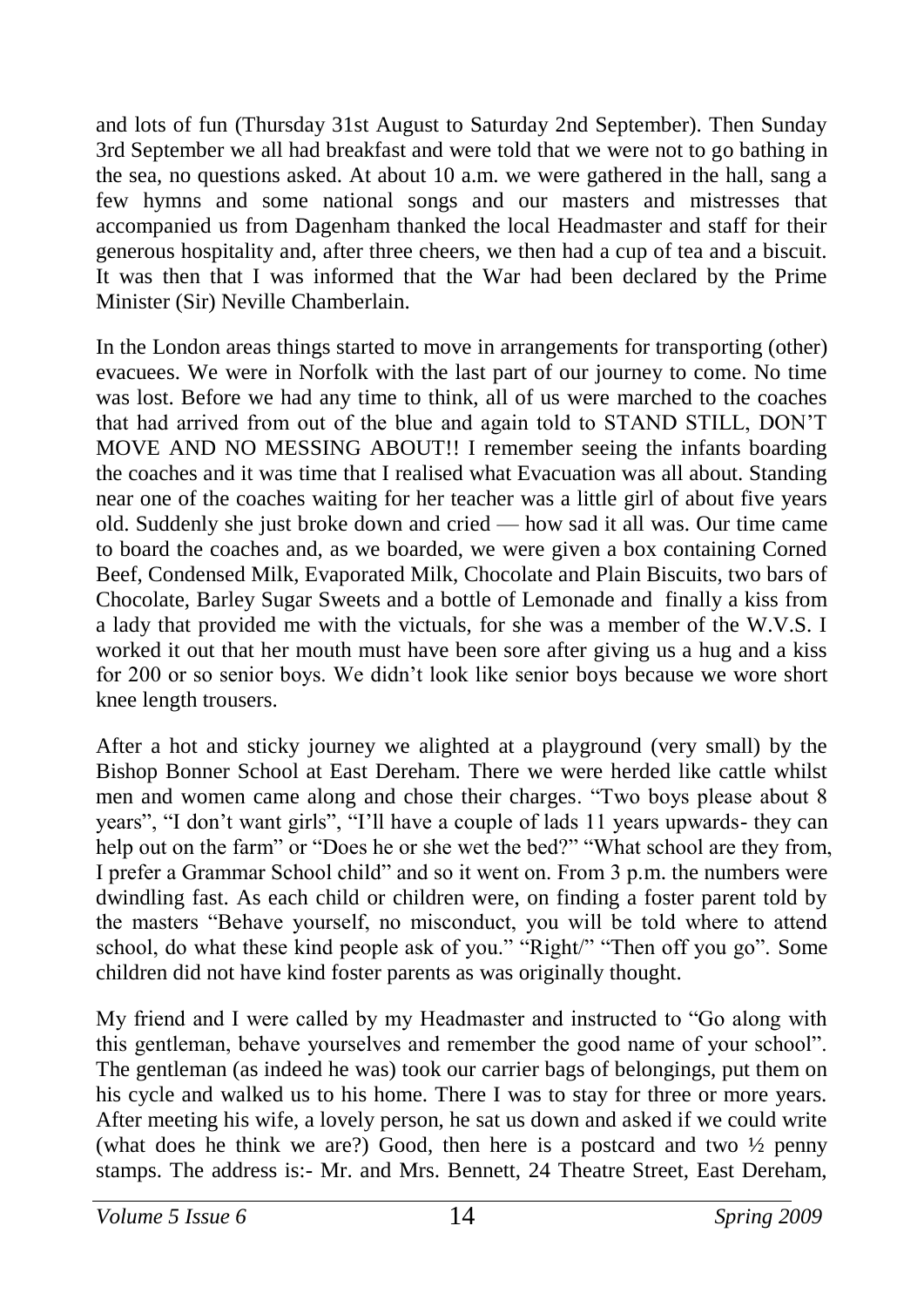Norfolk. After writing to our parents he went to post the cards whilst we were treated to a bath, followed by a tea, then at 7.45 p.m. we were put to bed. Needless to say at 9.30 p.m. there were still a few children tramping the street trying to be accommodated. This was most sad to see these children walking the town trying to find a billet. I learnt the next day that all had been found a place; the last child had been billeted at 11 p.m.

Evacuation to me was the happiest years of my childhood but it has its problems inasmuch that the question of divided loyalties and instability arises and it takes a lifetime to overcome it; after all in those years I was taught to become independent, to work for a wage (errand boy for ten shillings a week) and the better values in life.

Leonard Ivory

*WW2 People's War is an online archive of wartime memories contributed by members of the public and gathered by the BBC. The archive can be found at 'bbc.co.uk/ww2peopleswar'*

#### <span id="page-14-0"></span>**\*\*\*\*\*\*\***

#### **NBI SEARCHES – SPECIAL OFFER**

*During the month of March 2009* National Burial Index (NBI) searches carried out by Mid-Norfolk Family History Society will be free to Mid-Norfolk Family History Society Members under the following conditions:

- Applications will be accepted by post or email but the results will be sent to you by email.
- Applies only to applications received during the month of March 2009.
- You may request searches of any number of names.
- If you want the results by letter then the normal charges will apply  $(E1$  per name for members).

Search requests to me please ... [familyhis@aol.com](mailto:familyhis@aol.com) or if by letter, to my address, which you will find on the back cover of this Newsletter.

Kate Easdown

**\*\*\*\*\*\*\***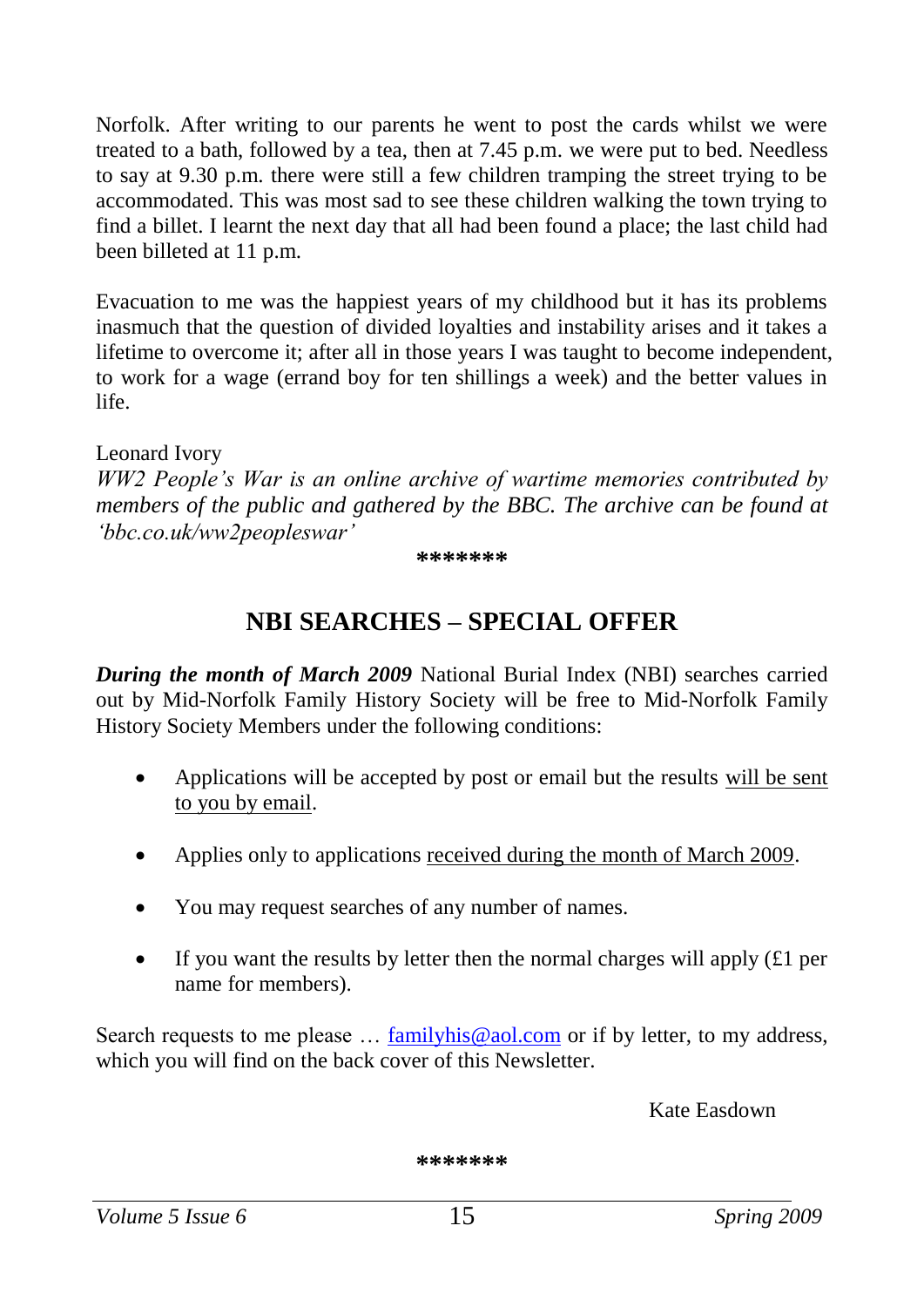#### **FORTHCOMING FAMILY HISTORY EVENTS**

### <span id="page-15-0"></span>**Norwich Family History Fair**

 $29<sup>th</sup>$  March  $2009$ St Andrews Hall, St Andrews Street, Norwich

#### **The Family History Event**

Will be on Sunday 3<sup>rd</sup> May 2009 10am to 5pm  $A +$ Barbican Centre – Exhibition Hall 2 Golden Lane, London EC2Y 8DL Visitors' Tickets … £8.00 each Societies, Stands, Lectures and Lots More …

#### **WHO DO YOU THINK YOU ARE? LIVE**

The live event format of the hugely popular BBC TV series

#### **Who Do You Think You Are? 27 February – 1 March 09 at London's Olympia**

#### **The Federation of Family History Societies is giving you the chance to buy two tickets for £20\* – that's a saving of £20! To claim this special offer, simply call 0844 412 4629 or visit [www.whodoyouthinkyouarelive.co.uk](http://www.whodoyouthinkyouarelive.co.uk/) and quote FFHS241**

*\*£2 transaction fee applies. 2 for 1 offer ends 20th February 09. On Door standard entry tickets priced at £20 each. Workshops and theatres are included in the ticket price but entry is provided on a first come first served basis and is subject to availability.*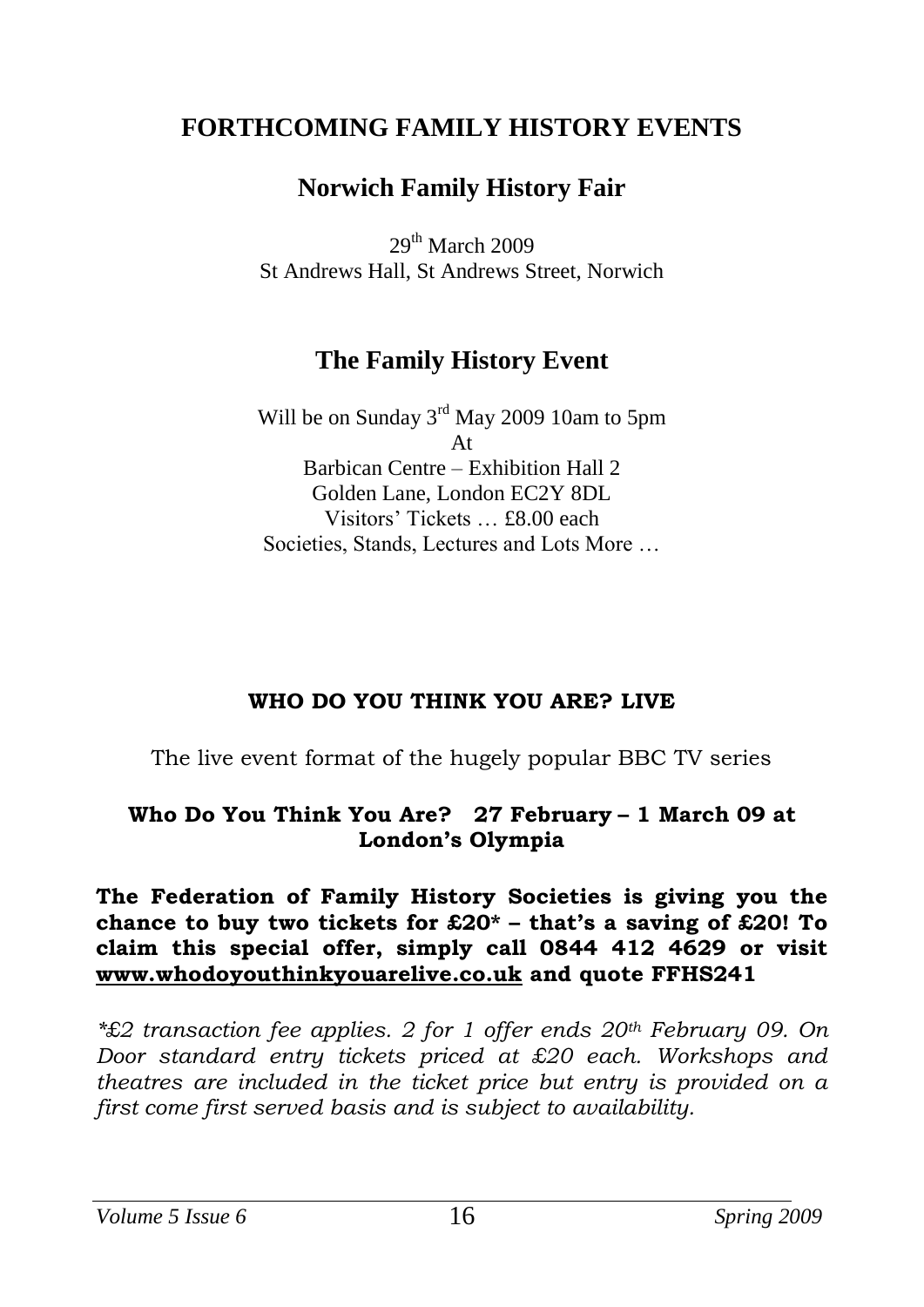## **Bucks Family History Society**

will be holding its Open Day on Saturday  $25<sup>th</sup>$  July 2009, 10am to 4pm

at the Grange School, Wendover Way, Aylesbury (south east of town between A413 and A41). Many attractions for Bucks researchers including full Bucks FHS library and databases, guest societies and commercial suppliers. Free admission and free car parking at the school.

### **Doncaster & District Family History Society**

2009 Family History day will be held on the  $24<sup>th</sup>$  October 2009 more details nearer the time

<span id="page-16-0"></span>**\*\*\*\*\*\*\***

#### **BMD from the GRO**

Researching and obtaining Birth, Marriage and Death certificates, can be a nightmare if you are uncertain how you can enter into this area of research.

The General Register Office is now a part of the Identity and Passport Service That is a section of the Home Office.

General Register Office: address is PO Box 2 Southport Merseyside PR8 2JD. Tel 0845 603 7788 Web www.ips.gov.uk/gro Email. Certificate.services@ons.gsi.gov.uk

That is the easy part; you now know where you can obtain those vital documents, what comes next?

To obtain a certificate one must supply all the relevant details, for that particular person or event.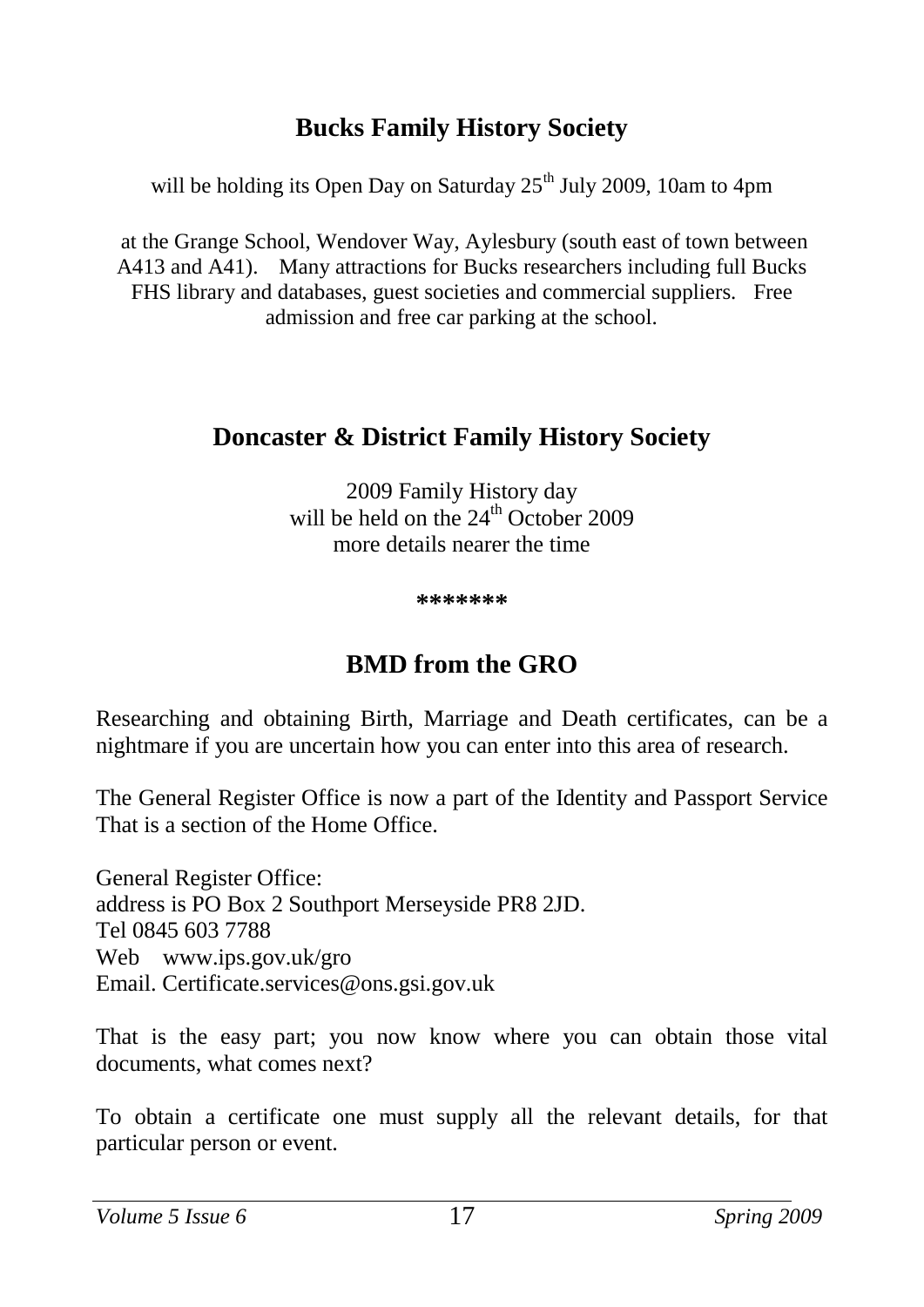Phone, Write or email the GRO asking for the Application form/s, for the certificate you require.

You will receive the form/s and a Fees list for the cost; these vary from the type of certificate and the service to supply it. Once you have applied you given a Customer account number, this you enter on all forms or correspondence with GRO.

At this stage I will impress it is VITAL you make sure the information is correct and any additional information is entered in the Additional References section. When I apply I always send a copy of any relative documents, in the case of Birth I send a copy of the Marriage certificate. I found this was vital. They can make errors I have two certificates they supplied with the wrong parents occupations, and that is after I had supplied the information that stated the fathers occupation. This causes a problem and you have to contact them; they will however refund part of the cost, although I believe they should have returned all of the cost as it is their performance that fell down.

Now the tracing part ………… I had to trace 4 children of the 6 that my Great Grandparents had, knowing the entries in the census, and that 4 had died, I wrote out a timeline to assist in what years to search, this is a great help when you are looking at four quarters in records.

Using one of the BMD research websites, you will have a bit of searching in the relevant quarters for the Christian name and the district. In my case they were married in Wandsworth and I knew all births were there. Having found a likely birth on the sheet it gave me the Volume and page in the parish records, a copy of this sheet I would print out and send with the form, as in the example with this article, the top one is 1856 the other 1862. GRO would send me the certificate, if the entry did not match my form information they would write and tell me and reimburse my fee less the search charge.

You could of course do all this form information on their website; I do not recommend it, as you cannot send additional information.

John Clarke

\*\*\*\*\*\*\*\*\*\*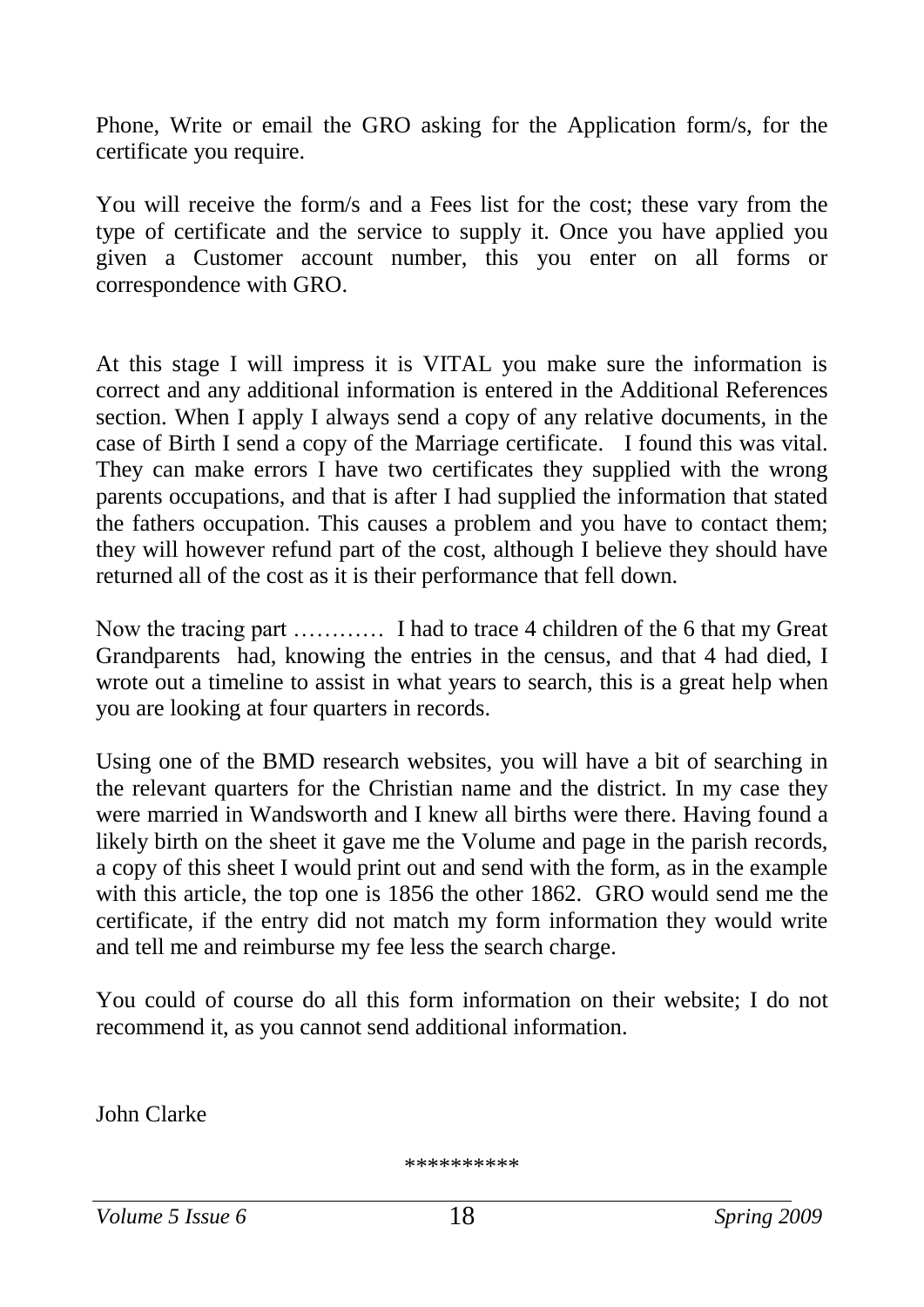#### <span id="page-18-0"></span>**COMPETITION CORNER**

Thank you everyone who entered the Winter Newsletter Competition, the winner was Martin Livie from Norfolk.

The correct answer was put into verse by Tom Garland ……..

When uncle Bill died Victoria was only eighteen, Very young, but she immediately became queen. She married Albert, her cousin, at twenty-one And they begat five daughters and four son.

Typhoid made her a widow at just forty-two But she reached eighty-one before her time was due The answer to the question, the clues are all done - Her reign ended, when she died, on the **22nd Jan 1901**

The question for the Spring competition is ..............

# *Much has been written about the reign of Queen Elizabeth I – but who was her mother?*

Answers to Kate please by  $14<sup>th</sup>$  April 2009 email [\(familyhis@aol.com\)](mailto:familyhis@aol.com) or post (address on back cover of this Newsletter), or bring your answers to the meeting on  $15<sup>th</sup>$  April and hand them to Sue when you sign in. Correct answers will be put into a bag and drawn at the April meeting.

There is one prize, which is the winner's choice of any one of the Society publications, including postage, which will be sent to the winner's address.

Open to members only. One entry per member. Please include your membership number with your entry.

**\*\*\*\*\*\*\***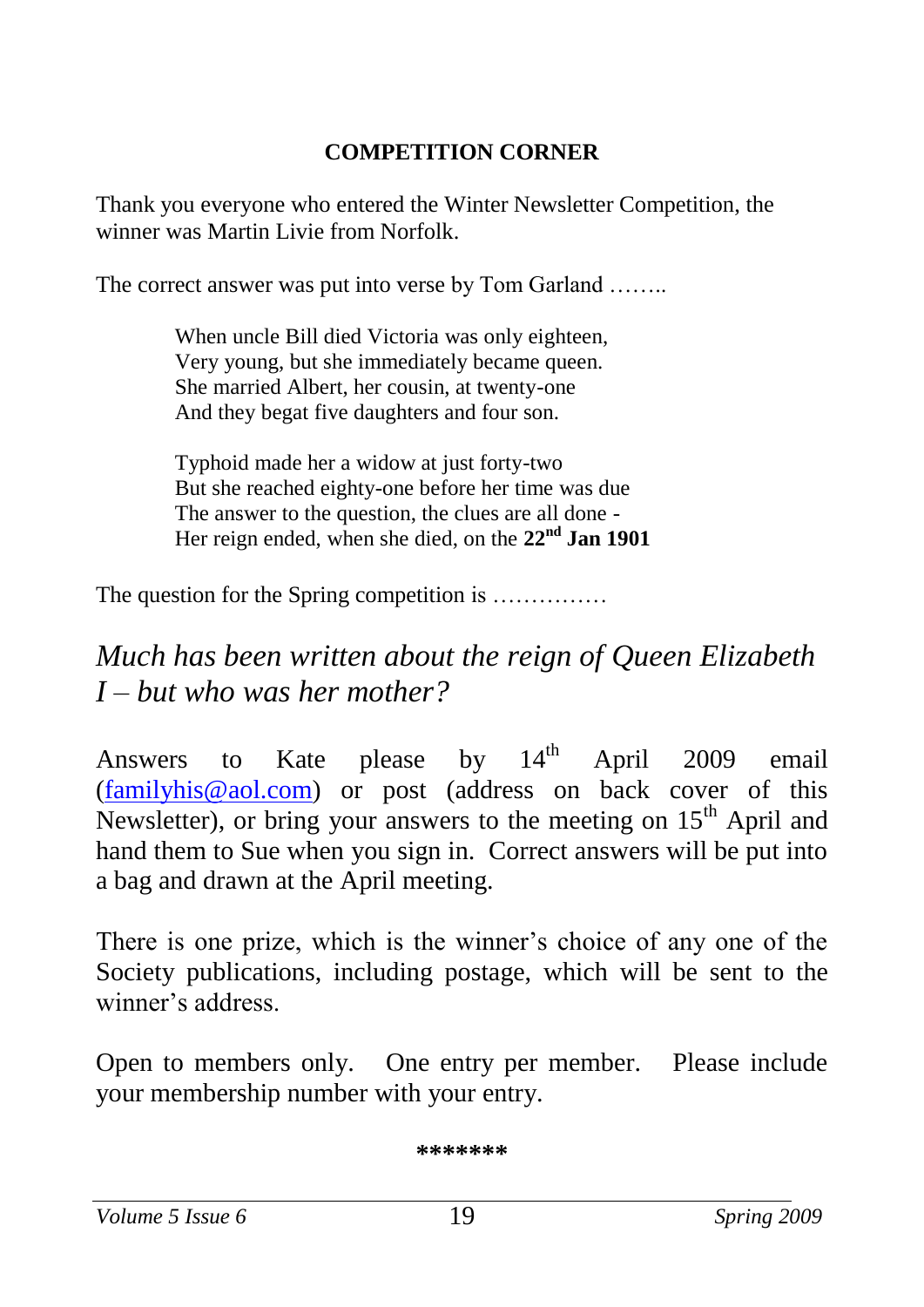## <span id="page-19-0"></span>**NEW PUBLICATIONS by the MNFHS**



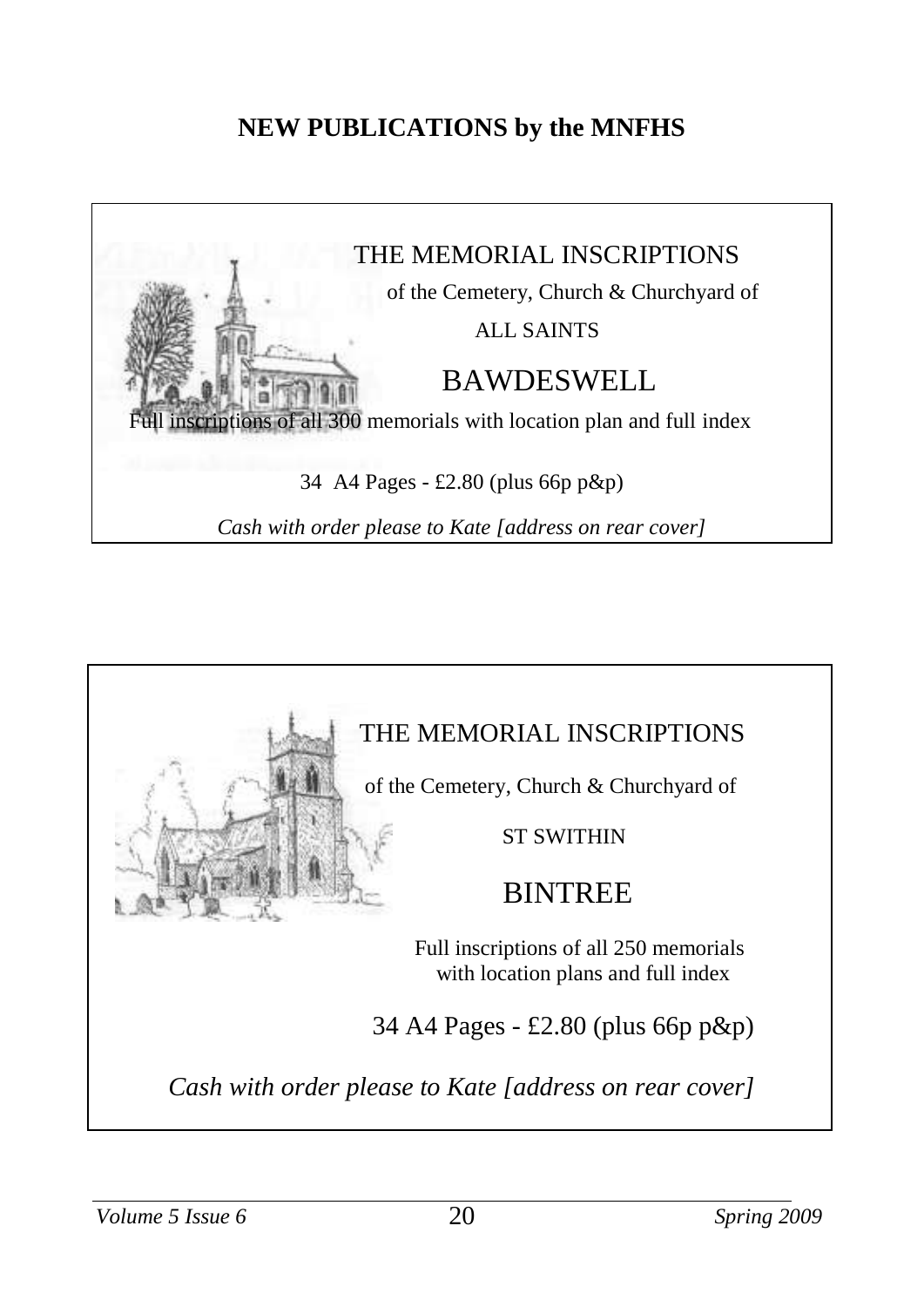# <span id="page-20-0"></span>**RECENT SOCIETY PUBLICATIONS**

# Memorial Inscriptions of:

Great and Little Dunham (SS Andrew and Margaret)

|                                  | .        | £4.00 |
|----------------------------------|----------|-------|
| Cranworth (St Mary)              | .        | £3.10 |
| Billingford (St Peter)           | .        | £2.60 |
| Griston (SS Peter and Paul)      | $\cdots$ | £2.80 |
| Foulsham (Holy Innocents)        | $\cdots$ | £4.20 |
| (plus 66p postage charge for UK) |          |       |

#### Visiting Norfolk to do some research?

Why not stay at Albert's Cottage in the village of Ashill? Over 200 years old, the character cottage overlooks the village pond. Fully furnished, the cottage has two bedrooms, one with a four

poster bed and the choice of storage heaters or a log burning stove.

The inside of the cottage is complimented with a delightful garden and private parking. Contact Mary or Dennis for details

tel: 01760 723884 or 078796 22458

Email mary@breckfield.freeserve.co.uk

*Please be aware that any contract or agreement made between members and members or researchers/ advertisers is on their own terms, and is therefore not the responsibility of the Society. However, we would like to know of any problems encountered and may cease accepting advertising.*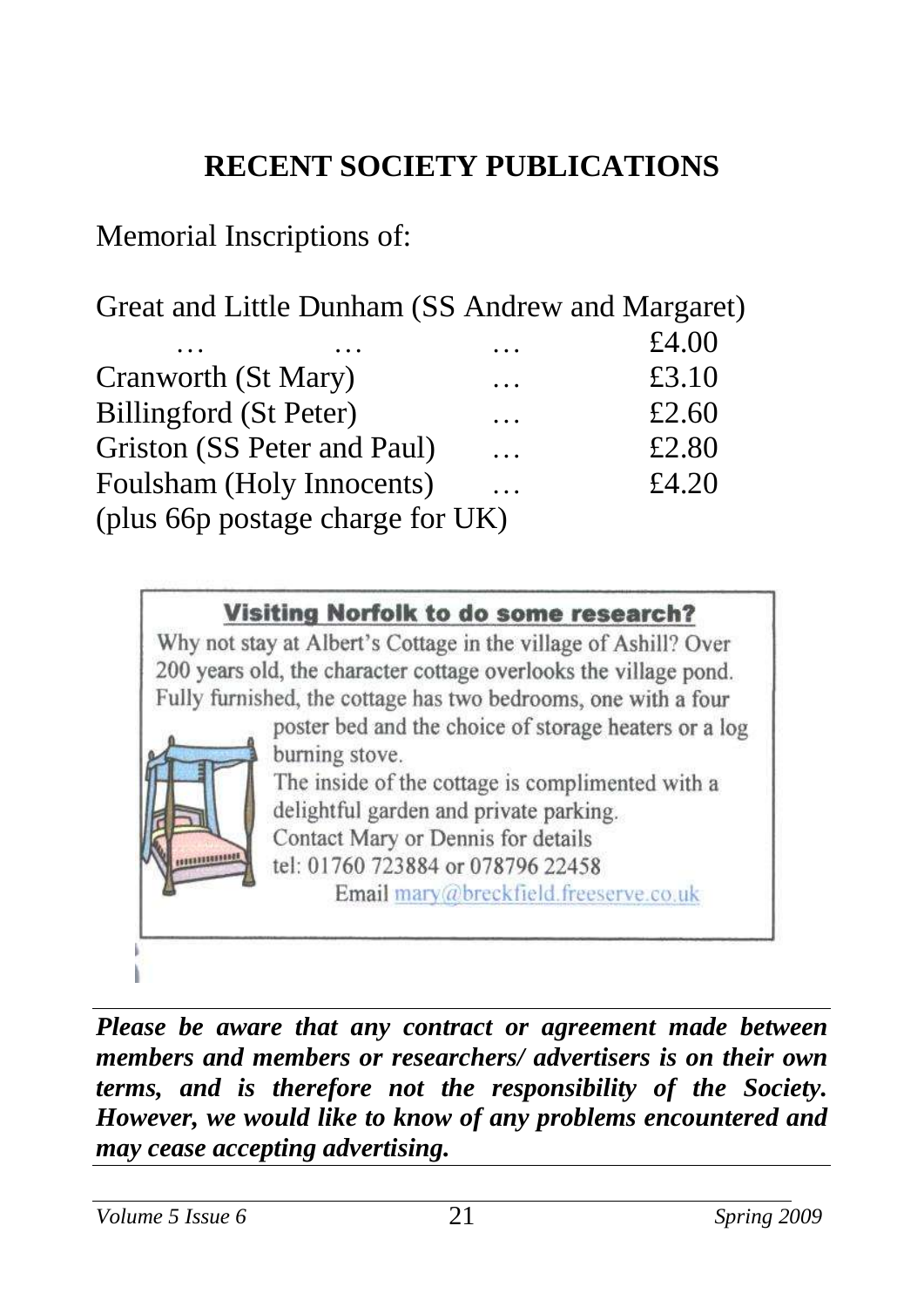# **NORFOLK RESEARCH**

Parish Records and Census Searches £5 per hour Send S A E for details to: W Hepburn, 11 Preston Avenue, Wymondham, Norfolk NR18 9JE



# **DEREHAM COMPUTER SERVICES**

<span id="page-21-0"></span>**First through quality … Second to none**

24b Norwich Street, Dereham - [www.derehamcomputers.co.uk](http://www.derehamcomputers.co.uk/) Tel: 01362 690999

## **SPECIAL OFFER – SWANTON MORLEY CENSUS**

The Mid-Norfolk Family History Society has a number of surplus copies of the Census Indexes for Swanton Morley 1841-1891. These were printed when we were the Swanton Morley Family History Society. The information remains accurate and they are useful for tracing Swanton Morley families through the census years.

We have a limited number for sale, first come first served, at  $\text{\pounds}2.00$  per book, which includes postage to an address in the UK.

For overseas addresses, surface mail, printed papers rate, the cost is £3.00 per book.

Please write to me, Kate Easdown, for a copy and make cheques payable to "Mid-Norfolk Family History Society".

\*\*\*\*\*\*\*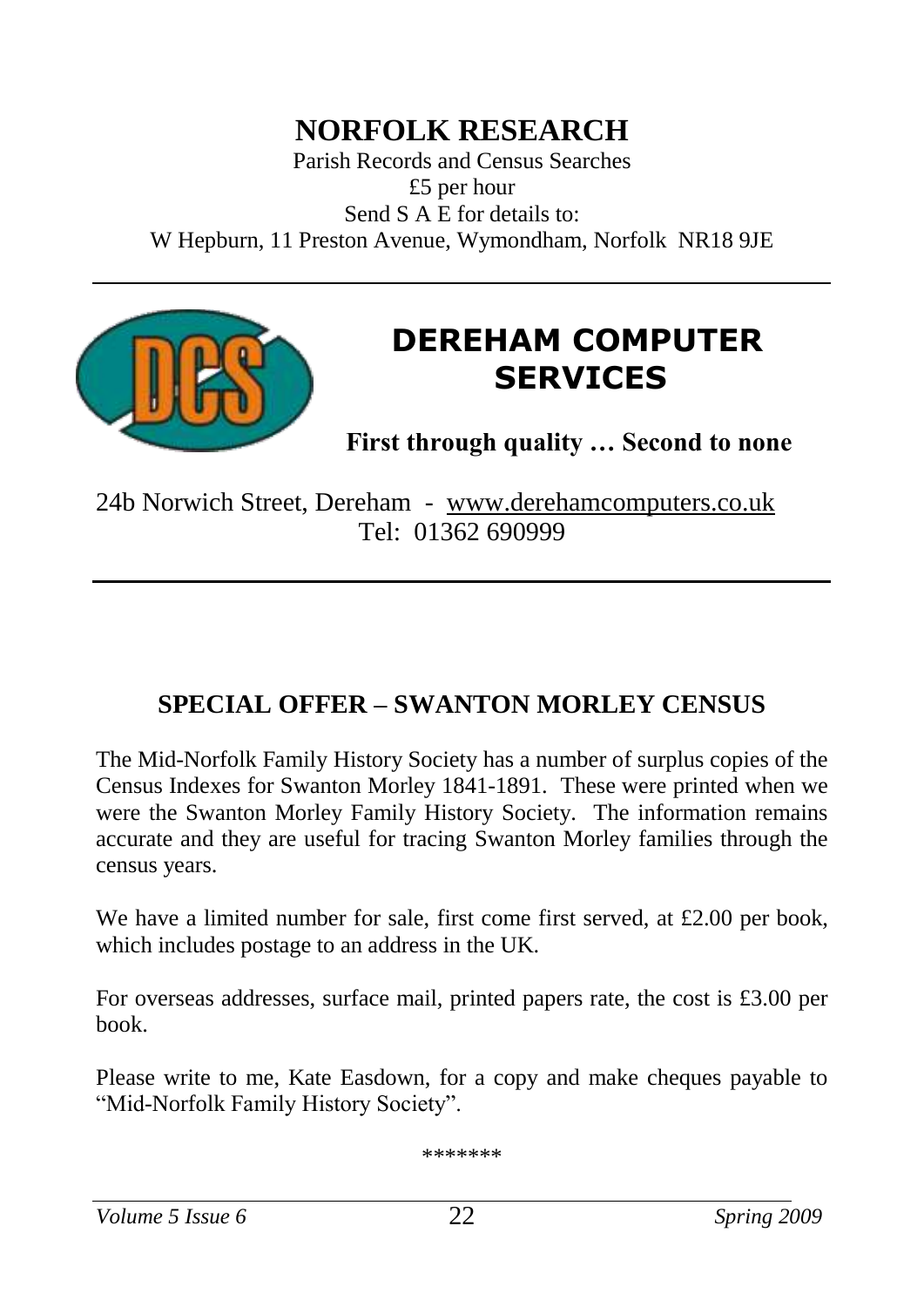# **Tracing Your Family Tree? Norfolk**

**Suffolk, Cambridgeshire, Essex and Lincolnshire**

# **Professional Researcher**

# **Gill Blanchard BA, MA Post. Grad. Cert. Ed (PCE)**

# **Record Office and Freelance since 1992**

# **Family History Courses available**

**84 Rupert Street Norwich, Norfolk NR2 2AT**

**Tel: 01603 633232**

**[gblanchard@pastsearch.co.uk](mailto:gblanchard@pastsearch.co.uk) [www.pastsearch.co.uk](http://www.pastsearch.co.uk/)**

**I am a qualified historian and researcher providing a full range of services including: Compiling Family Trees, Writing Your Family History, Local History, House History & Photography**